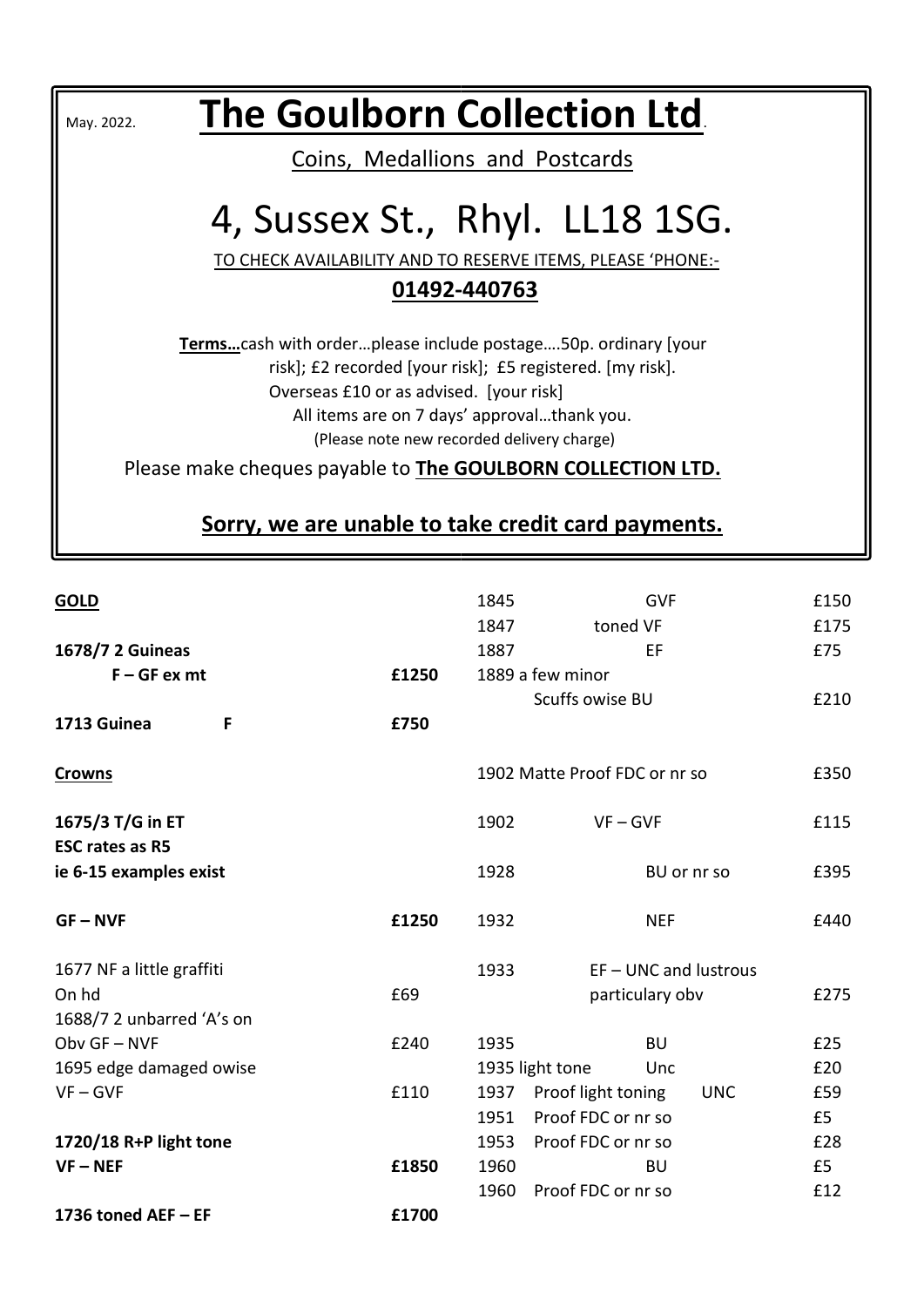| <b>CROWNS (cont)</b>                |                    |       |                    | 1836 sl wear at centre of       |       |
|-------------------------------------|--------------------|-------|--------------------|---------------------------------|-------|
| 1960<br>EF                          |                    | £2.50 |                    | rev owise GEF - AUNC            | £320  |
| 1977 sil Proof FDC uncased          |                    | £20   |                    |                                 |       |
|                                     |                    |       |                    | 1845/3 lustrous EF - GEF        |       |
| <b>DOUBLE FLORINS</b>               |                    |       | Spink cat does not |                                 |       |
| 1887 A lightly toned                |                    |       |                    | <b>Attribute values but</b>     |       |
| And lustrous, obv                   |                    |       |                    | States 'extremely rare'         | £1500 |
| SI prooflike, tone spot             |                    |       |                    |                                 |       |
| by eye owise UNC                    |                    | £85   | 1848 plain date    |                                 |       |
|                                     |                    |       | F or v nr so       |                                 | £110  |
| 1888 sm rim nick                    |                    |       | 1849 sm rim nick   |                                 |       |
| Owise UNC or nr so                  |                    | £75   | $F - GF$           |                                 | £48   |
| 1888 inv 1                          | F                  | £32   |                    |                                 |       |
| 1889 lustrous AUNC                  |                    |       | 1875               | <b>BU or nr so</b>              | £500  |
| with 2 v tiny obv digs              |                    | £75   |                    |                                 |       |
| 1889 inv 1                          | F                  | £37   | 1878               | <b>BU or nr so</b>              | £500  |
|                                     |                    |       |                    |                                 |       |
| 1911 Pattern by Huth                |                    |       | 1881               | $GF - NVF$                      | £24   |
| <b>Struck in iron</b>               |                    |       |                    |                                 |       |
| Some rust spots owise               |                    |       | 1883               | <b>BU or nr so</b>              | £395  |
| EF                                  |                    | £1050 |                    |                                 |       |
|                                     |                    |       | 1887YH             | <b>VF</b>                       | £48   |
| <b>HALFCROWNS</b>                   |                    |       | 1887JH             | lustrous UNC                    | £48   |
|                                     |                    |       |                    | 1895 lustrous UNC but 2 or 3    |       |
|                                     |                    |       |                    | noticeable scrs on ob field     | £80   |
| 1687 6/8 ESC rates R4 ie up to      |                    |       |                    |                                 |       |
| 50 known                            | $F - GF$           | £250  |                    |                                 |       |
|                                     |                    |       |                    | 1902 Proof FDC or nr so         | £180  |
| 1696C 1st bust large shields $AF-F$ |                    | £150  |                    |                                 |       |
|                                     |                    |       | 1903               | $F - GF$                        | £120  |
| 1698 sm scr on hair and             |                    |       |                    |                                 |       |
| The '98' wkly struck                | VF                 | £95   |                    | 1903 lustrous EF - GEF          |       |
|                                     |                    |       |                    | With some uneven toning         |       |
| 1708 plain toned AEF                |                    | £850  | To rev             |                                 | £180  |
|                                     |                    |       |                    |                                 |       |
| 1709 Fair $- F$                     |                    | £85   | 1904               | <b>VF</b>                       | £195  |
|                                     |                    |       |                    |                                 |       |
|                                     |                    |       |                    | 1907 lustrous UNC or nr so      | £295  |
| 1720                                | $F - GF$           | £340  |                    |                                 |       |
|                                     |                    |       |                    | 1909 lustrous EF - GEF          | £300  |
| 1746 Lima                           | toned EF           | £395  |                    |                                 |       |
|                                     |                    |       |                    | 1911 Proof toned FDC or nr so   | £250  |
| 1817SH                              | <b>NF</b>          | £9    |                    |                                 |       |
|                                     |                    |       | 1911               | BU or nr so the obv with        |       |
|                                     |                    |       |                    | <b>Golden peripheral toning</b> |       |
| 1818                                | <b>lustrous EF</b> | £240  |                    | <b>Most attractive</b>          | £180  |
|                                     |                    |       |                    |                                 |       |
| 1820 GIV                            | F                  | £15   | 1912               | lustrous UNC or nr so           | £110  |
|                                     |                    |       | 1913               | BU or nr so                     | £195  |
|                                     |                    |       |                    |                                 |       |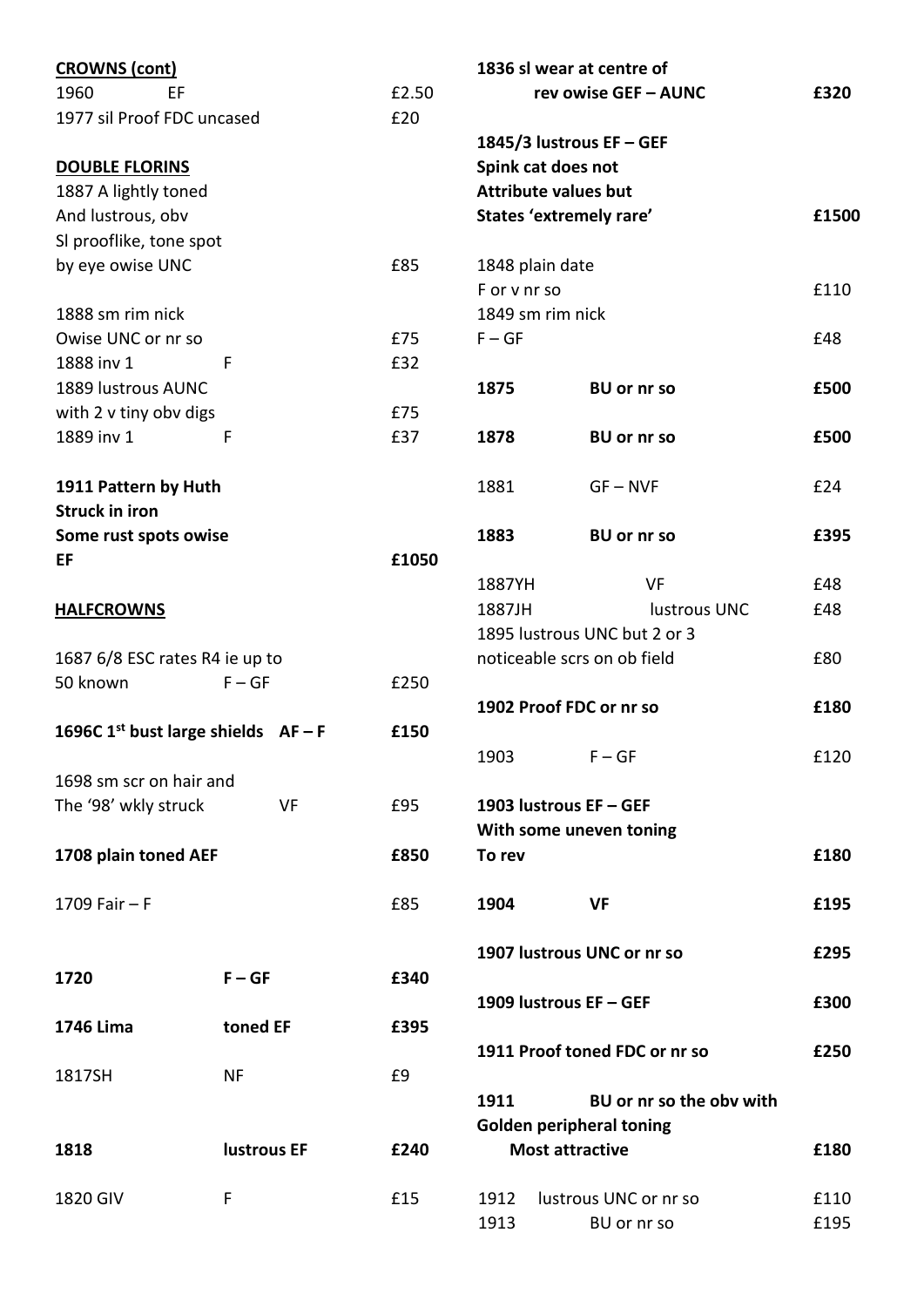|                 | <b>HALFCROWNS (cont)</b>      |       |                               | 1864 D 68 light tone EF - GEF |                                       | £300   |
|-----------------|-------------------------------|-------|-------------------------------|-------------------------------|---------------------------------------|--------|
| 1914            | EF.                           | £28   |                               |                               |                                       |        |
| 1915            | Virt BU                       | £45   | 1871 d2 lustrous              |                               | <b>GEF-AUNC</b>                       | £280   |
| 1916            | <b>NVF</b>                    | £8    |                               |                               |                                       |        |
| 1917            | BU or nr so                   | £80   | 1872 d196 light tone          |                               | <b>AUNC</b>                           | £250   |
| 1923            | EF.                           | £20   |                               |                               |                                       |        |
|                 |                               |       | 1879 42 arcs no d no          |                               | F                                     | £55    |
| 1924            | <b>BU or nr so</b>            | £120  |                               |                               |                                       |        |
|                 | 1926 1st oby lustrous         |       | 1881 xxri                     |                               | $NEF - EF$                            | £250   |
|                 | EF                            | £69   |                               |                               |                                       |        |
| 1927            | Proof FDC Light tone          | £85   |                               |                               |                                       |        |
| 1927            | $EF - GEF$                    | £25   |                               |                               | 1887JH lustrous UNC rev lightly toned | £32    |
| 1928            | BU or nr so                   | £25   | 1892                          |                               | F                                     | £24    |
|                 |                               |       | 1899                          |                               | $GVF - EF$                            | £55    |
|                 | 1930 lustrous AUNC or nr so   | £390  |                               |                               |                                       |        |
| 1931            | BU or nr so                   | £45   | 1902 Matte Proof FDC or nr so |                               |                                       | £120   |
|                 | 1932 2 vsm ebs owise NEF - EF | £10   |                               |                               |                                       |        |
| 1932 light tone | BU or nr so                   | £50   | 1902 toned                    |                               | EF                                    | £55    |
| 1934            | $EF - GEF$                    | £65   |                               |                               |                                       |        |
| 1935            | BU or nr so                   | £28   | 1903                          |                               | Virt BU                               | £175   |
| 1938            | $EF - GEF$                    | £9    |                               |                               |                                       |        |
| 1940            | EF                            | £7    | 1904 toned                    |                               | EF                                    | £125   |
| 1944            | BU or nr so                   | £6    |                               |                               |                                       |        |
| 1945            | BU or nr so                   | £7    | 1905                          |                               | F                                     | £45    |
| 1947            | lustrous UNC                  | £5    |                               |                               |                                       |        |
| 1948            | <b>BU</b>                     | £4    |                               |                               |                                       |        |
| 1950            | <b>UNC</b>                    | £6.50 | 1905 lustrous                 |                               | EF                                    | £600   |
| 1953            | <b>BU</b>                     | E2    |                               |                               |                                       |        |
| 1954            | <b>UNC</b>                    | £12   | 1907 light tone               |                               | EF                                    | £120   |
| 1955            | $EF - UNC$                    | £2.50 |                               |                               |                                       |        |
| 1956            | <b>BU</b>                     | £7    | 1910                          |                               | F                                     | £8     |
| 1957            | <b>BU</b>                     | £5    |                               |                               |                                       |        |
| 1958            | Virt BU                       | £14   | 1911                          |                               | BU or nr so                           | £125   |
|                 | 1959 lustrous UNC             | £15   |                               |                               |                                       |        |
| 1960            | Virt BU                       | £7    | 1911-2                        |                               | GF                                    | £7 ea  |
| 1961            | <b>BU</b>                     | £3    | 1912 lustrous                 |                               | AUNC or nr so                         | £75    |
|                 | 1961 Polished die BU          | £20   |                               |                               |                                       |        |
| 1965            | BU or nr so                   | E2    | 1913 lustrous                 |                               | <b>UNC</b>                            | £115   |
| 1966            | <b>BU</b>                     | £1.50 |                               |                               |                                       |        |
|                 | 1970 Proof FDC or nr so       | £2.50 |                               |                               |                                       |        |
|                 |                               |       | 1914                          | <b>BU</b>                     |                                       | £59    |
|                 |                               |       | 1916                          |                               | lustrous AUNC                         | £32    |
| <b>FLORINS</b>  |                               |       | 1917                          | $NEF - EF$                    |                                       | £22    |
|                 |                               |       | 1918                          | <b>NEF</b>                    |                                       | £18    |
| 1858            | <b>NEF</b>                    | £125  | 1919                          | $NEF - EF$                    |                                       | £24    |
|                 |                               |       | 1921-2                        |                               | lustrous UNC                          | £45 ea |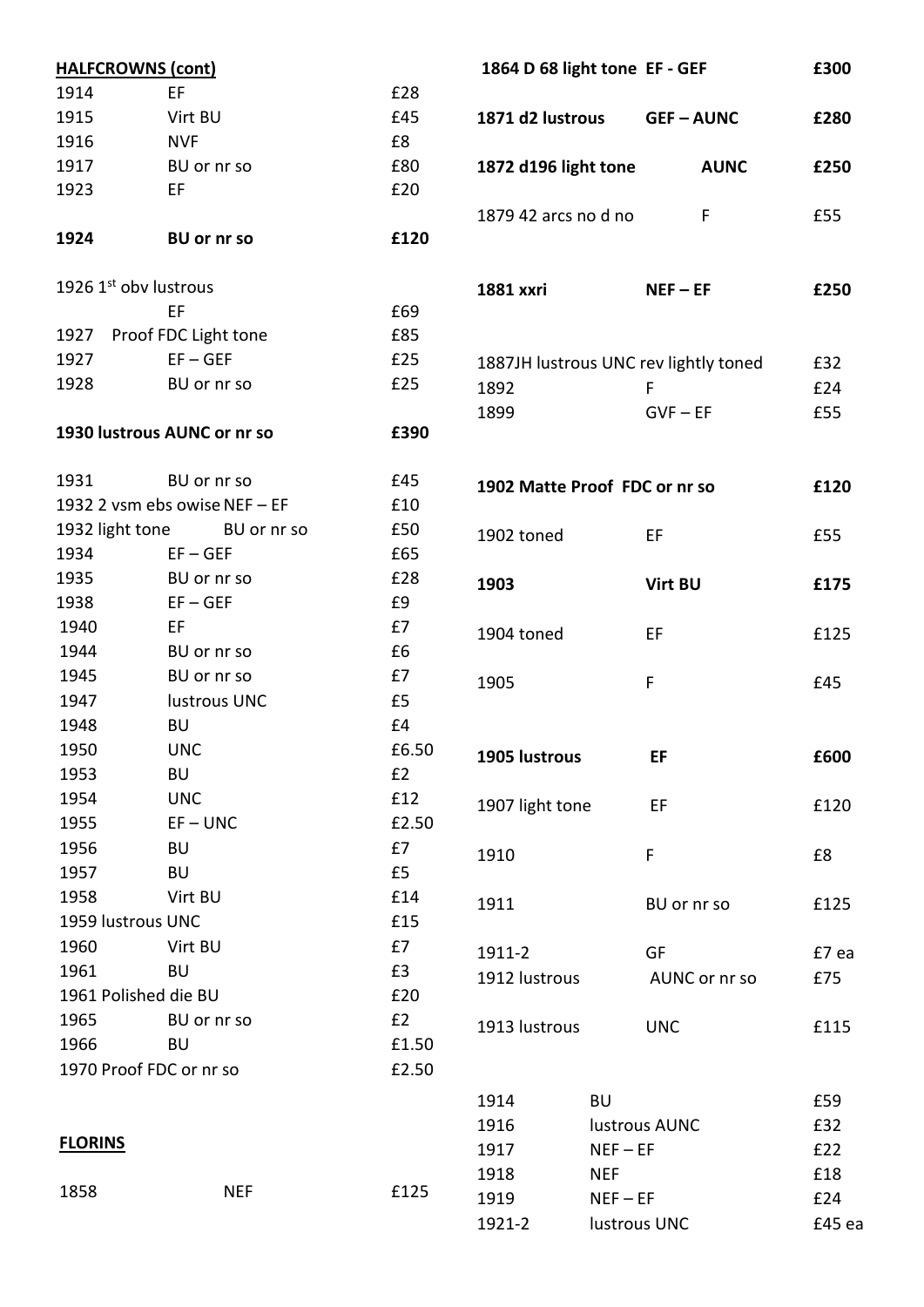# **FLORINS (cont)**

|                  |                           |                     | 1709E               | $NF-F$                                | £150 |
|------------------|---------------------------|---------------------|---------------------|---------------------------------------|------|
| 1923             | <b>VF</b>                 | £5                  |                     |                                       |      |
| 1923             | lustrous UNC              |                     | 1722                | $F - GF$                              | £85  |
|                  | odd obv tone spot         | £25                 |                     |                                       |      |
|                  |                           |                     | 1758 lightly toned  |                                       |      |
|                  |                           |                     |                     | EF with minor flecking                | £130 |
| 1925             | <b>Virt BU</b>            | £350                |                     |                                       |      |
|                  |                           |                     |                     | 1787/6 no stops at date toned EF with |      |
|                  |                           |                     |                     | vg eye appeal                         | £220 |
| 1926             | light tone UNC            | £95                 |                     |                                       |      |
| 1928             | BU or nr so               | £28                 | 1787                | EF                                    | £85  |
| 1929             | <b>NEF</b>                | £9                  | 1821                | F                                     | £15  |
| 1931             | lustrous UNC              | £28                 |                     |                                       |      |
| 1933             | <b>BU</b>                 | £39                 | 1825 Roman 1        | ESC rates R5                          |      |
| 1935             | gem UNC                   | £28                 |                     | $F - GF$                              | £140 |
| 1936             | lustrous UNC - BU         | £24                 |                     |                                       |      |
| 1937             | Proof FDC or nr so        | £22                 | 1842                | <b>BU</b>                             | £350 |
| 1938             | lustrous UNC              | £25                 | 1849                | $F - GF$                              | £25  |
| 1939-40          | <b>BU</b>                 | £10 ea              | 1851                | <b>NF</b>                             | £25  |
| 1941             | <b>BU</b>                 | £9                  |                     |                                       |      |
| 1942             | <b>BU</b>                 | £7                  |                     |                                       |      |
| 1943             | <b>BU</b>                 | £9                  | 1856                | lustrous UNC                          | £160 |
| 1944             | <b>BU</b>                 | £7                  |                     |                                       |      |
| 1945-7           | <b>BU</b>                 | £6 ea               | 1858                | <b>lustrous UNC</b>                   | £160 |
| 1948             | UNC uneven toning         | £1.50               | 1858/9              | <b>ESC rates R4</b>                   |      |
| 1950             | Proof UNC                 | $\pmb{\mathsf{E8}}$ |                     | Toned GF-VF                           | £175 |
| 1951             | lustrous UNC              | £6                  |                     |                                       |      |
| 1953             | Proof FDC or nr so        | £8                  |                     | 1859 2 sm rim nicks owise             |      |
| 1955-6           | <b>BU</b>                 | £7 ea               |                     | <b>UNC</b><br>lustrous                | £165 |
| 1957             | BU or nr so               | £35                 |                     |                                       |      |
| 1961             | BU                        | £6                  | 1870 d6 light tone  |                                       |      |
| 1964-5           | BU                        | £2 ea               |                     | choice UNC                            | £220 |
| 1965             | BU                        | £1.50               |                     |                                       |      |
| 1967             | BU                        | £1                  | 1872 d52 light tone |                                       |      |
| 1970 Proof FDC   |                           | £2.50               |                     | choice UNC                            | £165 |
| <b>SHILLINGS</b> |                           |                     | 1873 d44            | <b>BU or nr so</b>                    | £175 |
| 1697             | E/A<br>AF                 | £85                 |                     |                                       |      |
|                  |                           |                     | 1881                | AF                                    | £5   |
|                  | 1697 crown at date and    |                     |                     |                                       |      |
|                  | French shield wkly struck |                     | 1884                | <b>BU or nr so</b>                    | £165 |
|                  | owise NEF                 | £175                |                     |                                       |      |
| 1708E*           | local dies                |                     | 1886                | F                                     | £6   |
|                  | S3609A<br>AF-F            | £250                | 1887JH              | <b>AVF</b>                            | £4   |
|                  |                           |                     |                     |                                       |      |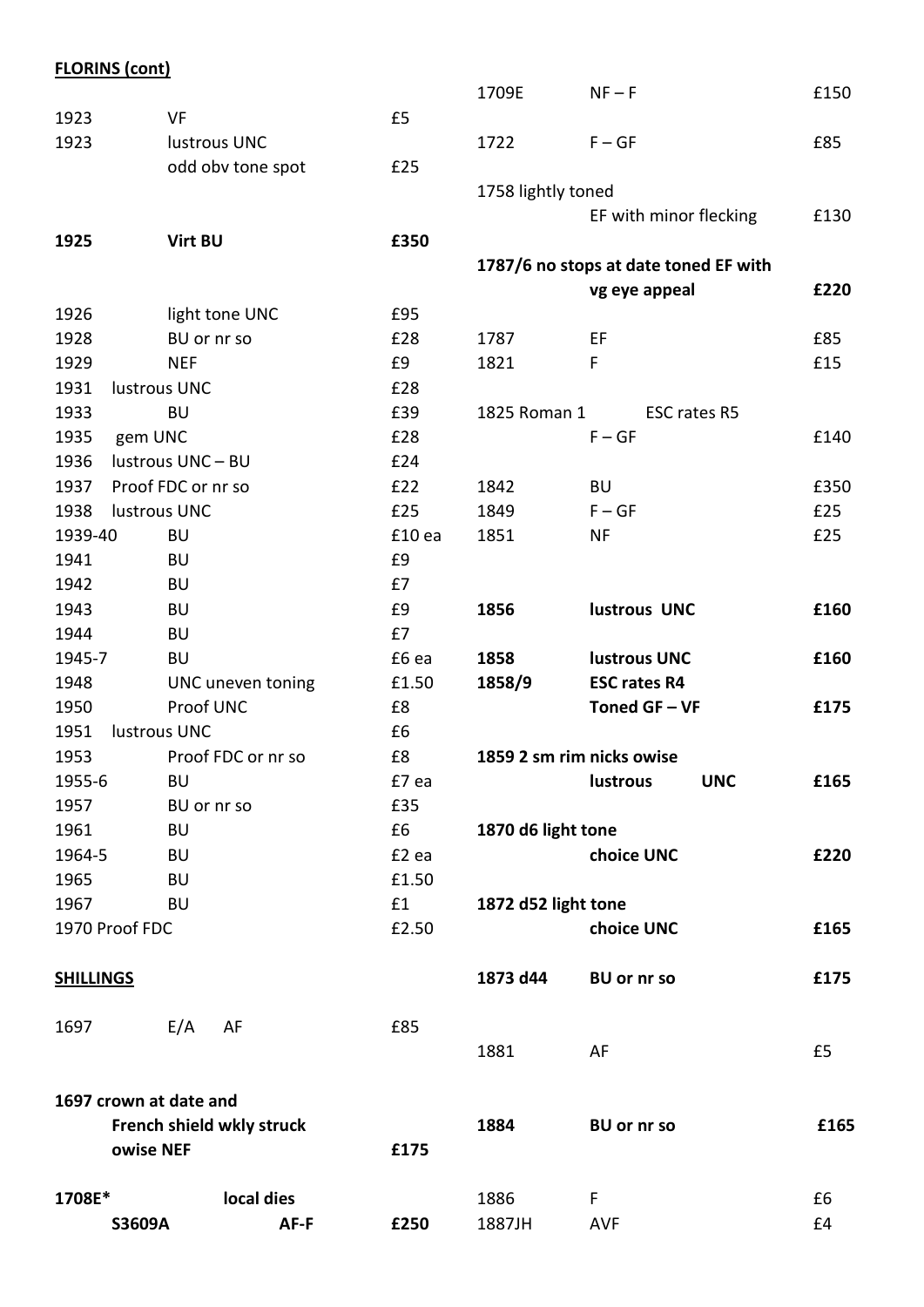|                  | <b>SHILLINGS (cont)</b>             |        | 1696Y        |      |
|------------------|-------------------------------------|--------|--------------|------|
|                  |                                     |        | 1708E        |      |
|                  | 1887 Proof toned FDC or nr so       | £240   |              |      |
|                  | 1888/7 toned UNC or nr so           | £69    | 1821         |      |
| 1893             | <b>BU</b>                           | £50    | 1824         | lust |
|                  | 1897 lustrous UNC                   | £39    |              | wit  |
|                  | 1902 Matte Proof FDC or nr so       | £75    |              |      |
| 1902             | $GF - VF$                           | £4     | 1831 slabb   |      |
|                  | 1906 lustrous UNC                   | £89    |              | ton  |
| 1910             | $F - GF$                            | E4     |              |      |
| 1911             | BU or nr so                         | £45    | 1831         | lus  |
| 1912             | <b>BU</b>                           | £65    |              |      |
|                  | 1913 slabbed PCGS MS63              | £175   | 1834         | lust |
| 1915             | lustrous UNC                        | £28    | 1837         | tiny |
| 1916             | $F - GF$                            | £3     |              |      |
|                  | 1918 light tone EF                  | £18    | 1837         |      |
| 1920             | VF                                  | £6     |              |      |
| 1927             | Proof FDC                           |        | 1846         |      |
|                  | v sl uneven toning                  | £55    |              |      |
| 1928-9           | Virt BU                             | £22 ea | 1876 d13 l   |      |
| 1932             | BU or nr so                         | £25    |              |      |
| 1933             | lustrous UNC                        | £20    | 1877         | ligh |
| 1935             | lustrous UNC                        | £15    |              |      |
| 1936             | <b>BU</b>                           | £15    | 1883         | lust |
| 1937S            | Proof light tone UNC                | £13    |              |      |
|                  | 1937S lustrous UNC                  | £6     | 1884         |      |
| 1938E+S          | BU or nr so                         | £28 ea |              |      |
| 1946E            | <b>BU</b>                           | £5     | 1887YH       |      |
|                  | 1946S lustrous UNC                  | E4     |              |      |
|                  | 1950E+S Proof FDC with light toning | £9 ea  | 1888         |      |
| 1951E+S          | Proof FDC                           | £15 ea | 1891         |      |
|                  | 1951S lustrous UNC                  | £5     | 1898 nice t  |      |
| 1953E            | Proof FDC                           | £6 ea  | 1898         |      |
| 1953             | <b>BU</b>                           | £1     | 1900         |      |
| 1954E+S          | Virt BU                             | £3 ea  | 1901         | gol  |
| 1955E            | <b>BU</b>                           | £4     | 1902         |      |
| 1956S            | Virt BU                             | £6     | 1906 light 1 |      |
| 1958S            | <b>BU</b>                           | E2     | 1907         |      |
| 1960E            | <b>BU</b>                           | E4     | 1908         |      |
| 1963S            | <b>BU</b>                           | £1     | 1910         |      |
| 1970E+S          | Proof FDC                           | £2 ea  | 1911         | BU   |
|                  |                                     |        | 1912         |      |
| <b>SIXPENCES</b> |                                     |        | 1913         |      |
|                  | $1696$ $1st$ bust                   |        | 1914 light 1 |      |
|                  | toned UNC or nr so                  | £250   |              |      |

| 1696Y  | 1 <sup>st</sup> bust toned VF                      | £48  |
|--------|----------------------------------------------------|------|
| 1708E  | - AF                                               | £48  |
|        |                                                    |      |
| 1821   | <b>BU or nr so</b>                                 | £250 |
|        | 1824 lustrous<br>$EF - UNC$                        |      |
|        | with light obv toning                              | £175 |
|        |                                                    |      |
|        | 1831 slabbed NGC MS64                              |      |
|        | toned and choice                                   | £250 |
|        |                                                    |      |
|        | 1831 lustrous AUNC tiny dig<br>on rev at 8 o'clock | £95  |
|        |                                                    |      |
|        | 1834 lustrous UNC or nr so                         | £160 |
|        |                                                    |      |
|        | 1837 tiny obv dig light tone EF                    | £145 |
| 1837   | AF                                                 | £16  |
|        |                                                    |      |
| 1846   | <b>BU or nr so</b>                                 | £220 |
|        | 1876 d13 lustrous AUNC                             | £175 |
|        | 1877 light tone AUNC                               | £165 |
|        |                                                    |      |
|        | 1883 lustrous AUNC - UNC                           | £85  |
| 1884   | Virt BU                                            | £105 |
|        |                                                    |      |
| 1887YH | BU                                                 | £110 |
|        |                                                    |      |
| 1888   | <b>BU</b>                                          | £69  |
| 1891   | $F - GF$                                           | £4   |
|        | 1898 nice tone<br><b>UNC</b>                       | £55  |
| 1898   | F                                                  | £3   |
| 1900   | BU                                                 | £48  |
|        | 1901 golden tone UNC                               | £24  |
| 1902   | <b>NVF</b>                                         | £5   |
|        | 1906 light tone<br>$EF - UNC$                      | £32  |
| 1907   | Virt BU                                            | £69  |
| 1908   | <b>GEF</b>                                         | £45  |
| 1910   | <b>GVF-NEF</b>                                     | £14  |
|        | 1911 BU vsl peripheral tone                        | £32  |
| 1912   | BU                                                 | £55  |
| 1913   | $EF - GEF$                                         | £39  |
|        | 1914 light tone AUNC                               | £24  |
|        |                                                    |      |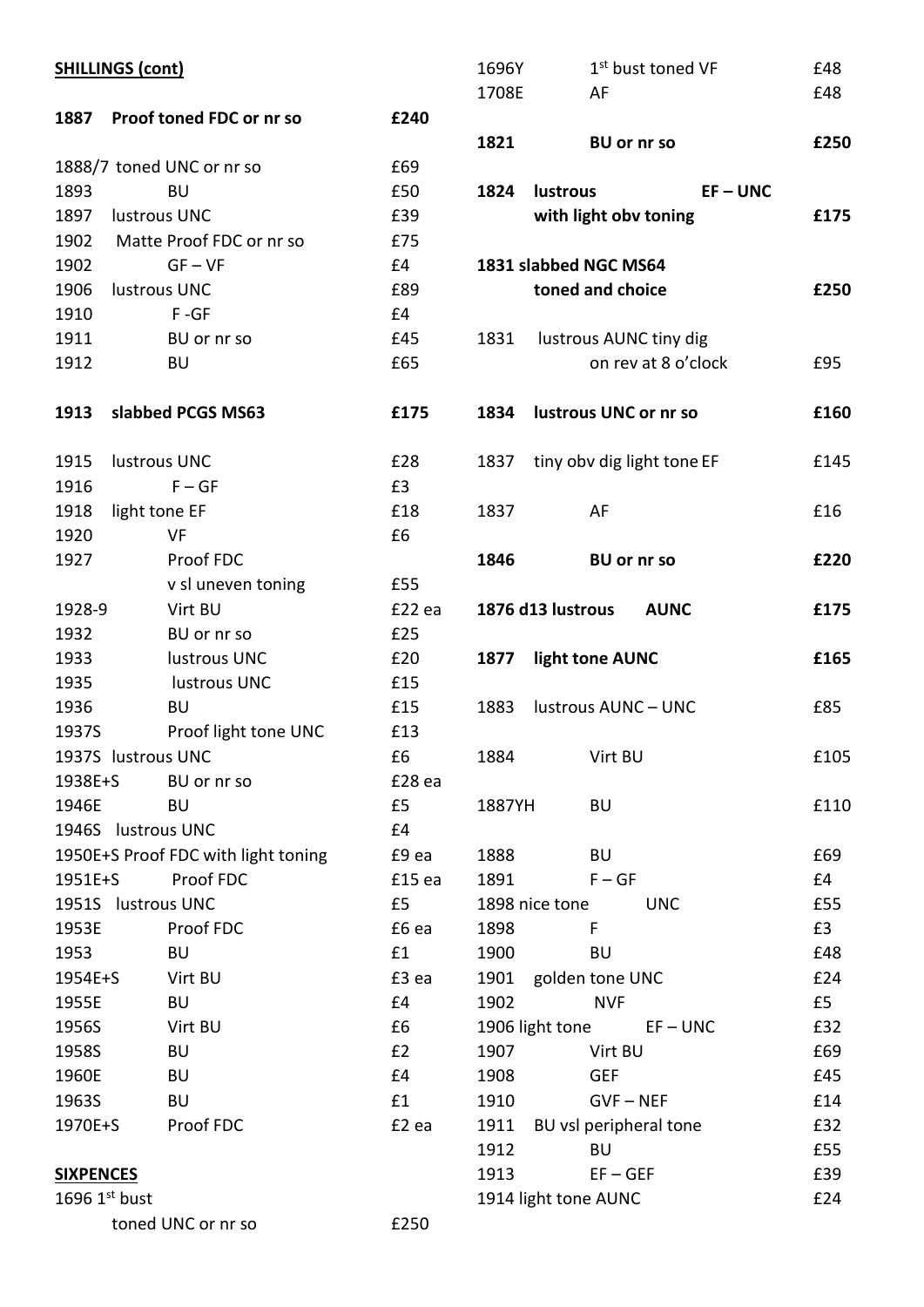# **SIXPENCES (cont)**

| 1915                       | Virt BU     |    | £28               |
|----------------------------|-------------|----|-------------------|
| 1918                       | BU or nr so |    | £39               |
| 1919                       | Virt BU     |    | £35               |
| 1923                       | BU or nr so |    | £80               |
| 1924                       | VF          |    | £5                |
| 1924                       | BU or nr so |    | £39               |
| 1926ME                     | $EF - UNC$  |    | £15               |
| 1927 Proof toned FDC       |             |    | £55               |
| 1927                       | <b>BU</b>   |    | £25               |
| 1928                       | BU          |    | £25               |
| 1928                       | EF          |    | £9                |
| 1930 light tone            | EF          |    | £9                |
| 1933                       | BU          |    | £28               |
| 1933 light tone            | <b>UNC</b>  |    | £22               |
| 1934 light tone            | $EF - GEF$  |    | £11               |
| 1935                       | EF          |    | £7                |
| 1935                       | BU or ne so |    | £15               |
| 1936                       | <b>BU</b>   |    | £12               |
| 1937 Proof FDC or nr so    |             |    | £12               |
| 1938                       | BU          |    | £12               |
| 1939                       | BU          |    | £7                |
| 1939 lustrous AUNC         |             |    | £4.50             |
| 1940                       | <b>BU</b>   |    | £10               |
| 1941                       | <b>BU</b>   |    | £8                |
| 1942                       | <b>BU</b>   |    | £4                |
| 1945-6                     | <b>BU</b>   |    | £3 ea             |
| 1948                       | <b>BU</b>   |    | £3                |
| 1949                       | BU or nr so |    | £6.50             |
| 1950-1                     | BU          |    | £5 ea             |
| 1951 Proof UNC-FDC         |             |    | £5                |
| 1952 lustrous UNC          |             |    | £75               |
| 1953 Proof FDC sl stains   |             |    | £4.50             |
| 1955                       | BU          |    | E2                |
| 1957                       | <b>BU</b>   |    | E2                |
| 1958                       | BU          |    | £7                |
| 1959                       | <b>BU</b>   |    | £1                |
| 1962                       | <b>BU</b>   |    | £1                |
| 1964                       | BU          |    | 0.75p             |
| 1966                       | <b>BU</b>   |    | 0.50 <sub>p</sub> |
| 1970                       | Proof FDC   |    | £2                |
|                            |             |    |                   |
| <b>GROATS</b>              |             |    |                   |
| 1836 lustrous AUNC         |             |    | £50               |
| 1841 $2nd$ '1' out of line |             |    |                   |
| ESC rates as R3            |             |    |                   |
| ie extremely rare          |             | GF | £14               |

| 1843            |     | £6  |
|-----------------|-----|-----|
| 1888 light tone | UNC | £95 |

### **SILVER THREPENCES**

|        | 1845 small date                |                                             |       |
|--------|--------------------------------|---------------------------------------------|-------|
|        | <b>ESC unable to attribute</b> |                                             |       |
|        |                                | a rarity grade but quotes the large date as |       |
|        |                                |                                             |       |
| common |                                |                                             |       |
|        | Lustrous UNC or nr so          |                                             | £85   |
|        |                                |                                             |       |
| 1850   | F                              |                                             | £7    |
| 1859   | light tone AUNC                |                                             | £65   |
| 1860   | light tone UNC or nr so        |                                             | £110  |
| 1862   | single stop for colon on       |                                             |       |
|        |                                | obv toned NEF - EF                          | £89   |
|        |                                |                                             |       |
| 1873   | <b>UNC with lustrous</b>       |                                             |       |
|        |                                | Rev + toned obv                             | £59   |
| 1879   | toned UNC                      |                                             | £69   |
| 1883   | light tone UNC                 |                                             | £39   |
| 1883   | $F - GF$                       |                                             | £1.50 |
| 1885   | toned UNC seb                  |                                             | £28   |
|        |                                |                                             |       |
|        |                                |                                             |       |
| 1886   | <b>BU</b> gem                  |                                             | £80   |
| 1887YH | Virt BU                        |                                             | £59   |
| 1887JH | BU                             |                                             | £18   |
| 1887JH |                                | light tone UNC or nr so                     | £11   |
| 1889   |                                | light tone UNC gem                          | £35   |
|        |                                |                                             |       |
| 1893JH |                                | light tone EF - AUNC                        | £125  |
| 1897   | <b>BU</b>                      |                                             | £35   |
| 1898   | <b>BU</b> gem                  |                                             | £45   |
| 1900   | <b>BU</b>                      |                                             | £30   |
| 1901   |                                | light tone UNC                              | £16   |
| 1902   | light tone NEF-EF              |                                             | £4    |
| 1908   | light tone AUNC                |                                             | £35   |
| 1910   | VF                             |                                             | £3    |
| 1912   | light tone UNC                 |                                             | £13   |
| 1915   | lustrous UNC                   |                                             | £15   |
| 1917   | BU                             |                                             | £8    |
| 1918   | Virt BU                        |                                             | £7    |
|        |                                |                                             |       |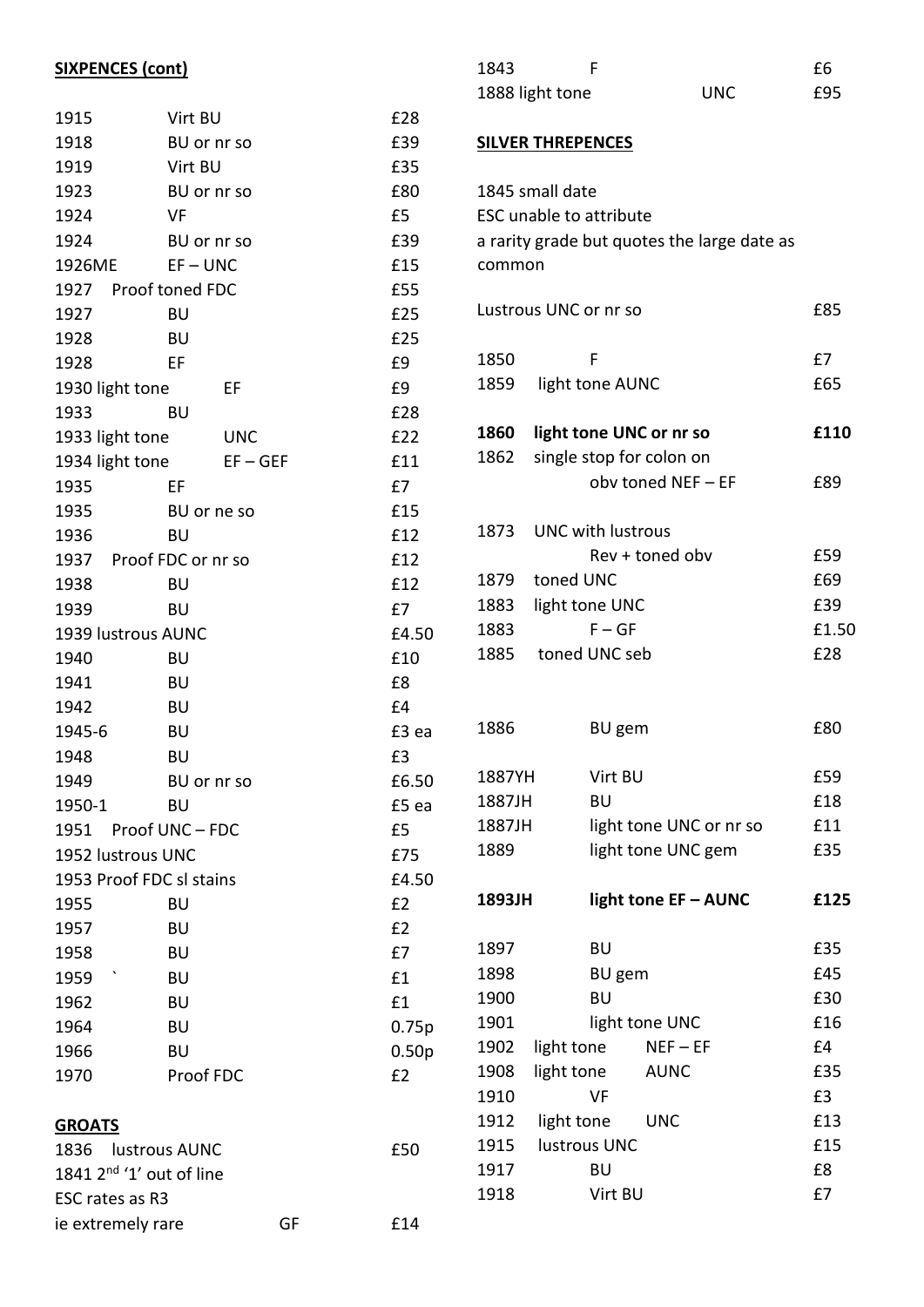|        | <b>THREEPENCES (cont)</b> |       | 1910      | toned UNC                   | £250   |
|--------|---------------------------|-------|-----------|-----------------------------|--------|
| 1919   | light tone UNC            | £7    | 1937      | Proof FDC or nr so          | £125   |
| 1926   | light tone GEF            | £16   |           |                             |        |
| 1933   | Virt BU                   | £4.50 |           | <b>MAUNDY ODDMENTS</b>      |        |
| 1934   | toned rev UNC             | £3    | 4d        |                             |        |
| 1935   | Virt BU                   | £4    |           | 1679 '7' in date smooth     |        |
| 1936   | lustrous UNC              | £4    |           | toned VF                    | £18    |
| 1937   | <b>BU</b>                 | £4    | 1888      | $VF - GVF$                  | £20    |
| 1937   | Proof FDC                 | £13   | 1894      | light tone UNC              | £24    |
| 1938   | Virt BU                   | £4    | 1895      | <b>BU</b>                   | £26    |
| 1940   | BU or nr so               | £4    | 1896      | light tone UNC              | £24    |
| 1942   | <b>NVF</b>                | £1.50 | 1898      | light tone UNC              | £24    |
| 1942   | Virt BU                   | £24   | 1900      | lustrous UNC                | £25    |
| 1943   | F                         | £1.50 | 1906      | UNC sl dent                 | £10    |
| 1943   | <b>AUNC</b>               | £20   | 1937      | Proof UNC                   | £24    |
| 1944   | <b>BU</b>                 | £59   |           |                             |        |
|        |                           |       | 3d        |                             |        |
|        | <b>BRASS THREEPENCES</b>  |       | 1679      | toned VF                    | £20    |
| 1937   | <b>BU</b>                 | £2.50 |           | 1762-3 toned EF             | £30 ea |
| 1937   | Proof FDC                 | £13   |           |                             |        |
| 1938   | <b>BU</b>                 | £15   | 2d        |                             |        |
| 1939   | lustrous UNC              | £20   |           | Charles II undated VF-N GVF | £45    |
| 1940   | lustrous UNC              | £12   |           | 1686 unbarred 'A' in        |        |
| 1941-2 | Virt BU                   | £4 ea |           | <b>IACOBVS toned VF</b>     | £22    |
| 1943   | <b>BU</b>                 | £5    | 1800      | <b>GVF</b>                  | £24    |
| 1944   | <b>BU</b>                 | £7    | 1831      | lustrous GEF                | £25    |
| 1945   | lustrous UNC              | £6    | 1836      | EF                          | £22    |
| 1946   |                           | £5    |           | 1888 light tone UNC         | £24    |
| 1948   | lustrous AUNC             | £24   | 1890      | light tone UNC              | £22    |
| 1950   | Proof FDC or nr so        | £23   | 1894      | light tone UNC              | £22    |
| 1953   | <b>BU</b>                 | £1    | 1898-1900 | light tone UNC              | £22    |
| 1953   | Proof FDC                 |       |           | 1901 toned<br><b>UNC</b>    | £22    |
|        | oby has tone spot at edge | £5    | 2d (cont) |                             |        |
| 1954   | <b>BU</b>                 | £4    | 1906-7    | toned UNC                   | £22 ea |
| 1955-7 | <b>BU</b>                 | £5 ea |           | 1937 Proof FDC or nr so     | £28    |
| 1958   | Virt BU                   | £7    |           |                             |        |
| 1960   | <b>BU</b>                 | E2    | <u>1d</u> |                             |        |
| 1961   | lustrous UNC              | £1.50 | 1758      | lustrous<br>EF              | £35    |
| 1962   | <b>BU</b>                 | £1    | 1779      | toned $F - VF$              | £20    |
| 1965   | <b>BU</b>                 | £1    | 1822      | lustrous UNC                | £32    |
| 1970   | Proof FDC                 | E2    | 1823      | toned AUNC                  | £27    |
|        |                           |       | 1825      | light tone UNC              | £30    |
|        | <b>MAUNDY SETS</b>        |       |           | 1827 light tone a           |        |
|        |                           |       |           | little uneven on obv UNC    | £27    |
| 1727   | light tone<br>gen EF      | £450  |           | 1829-30 light tone UNC      | £30 ea |

1902 Matte Proof FDC 6150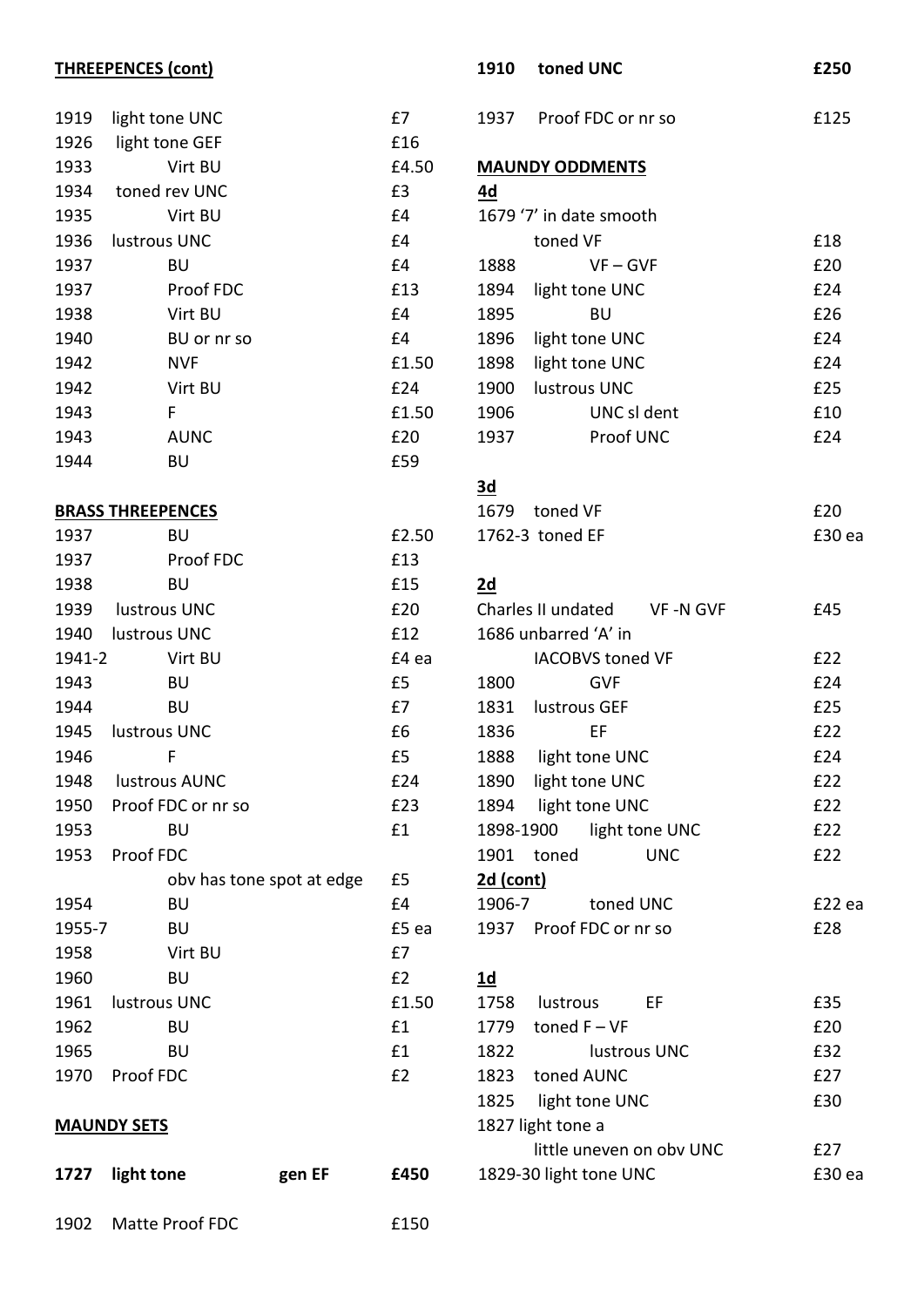| Proof 2d 1839                         |                                                             |      | <b>THREEHALFPENCES</b>    |                                             |                |       |
|---------------------------------------|-------------------------------------------------------------|------|---------------------------|---------------------------------------------|----------------|-------|
| toned UNC                             |                                                             |      | 1835/4                    | $GVF - NEF$                                 |                | £15   |
| sl bend                               |                                                             | £150 | 1843 light tone NEF       |                                             |                | £22   |
|                                       |                                                             |      |                           | 1843 light tone with some darker peripheral |                |       |
| <b>HAMMERED</b>                       |                                                             |      |                           | toning accompanied by good lustre           |                | £35   |
| <b>Henry III</b>                      |                                                             |      | <b>PENNIES</b>            |                                             |                |       |
| S1373 1d                              | GF                                                          | £18  | 1797 toned                | AEF - NEF                                   |                | £85   |
|                                       |                                                             |      | 1797                      | Fair                                        |                | £1.50 |
| <b>Edward III?</b>                    |                                                             |      |                           |                                             |                |       |
| 4d London                             |                                                             |      |                           |                                             |                | £130  |
| SI clipped $+$ sI off centre          |                                                             |      | <b>lustre UNC</b><br>1806 |                                             |                |       |
| <b>NVF</b>                            |                                                             | £110 |                           | 1825 lustrous UNC or nr so                  |                | £225  |
|                                       |                                                             |      |                           |                                             |                |       |
| <b>Edward VI</b>                      |                                                             |      |                           | 1826 2 or 3 obv tone spots                  |                |       |
| S2426 1/2d                            | $Fair - F$                                                  | £18  |                           | owise GVF                                   |                | £55   |
| <b>Elizabeth</b>                      |                                                             |      |                           |                                             |                |       |
| S2560 6d 1561 sl clipped              |                                                             |      | 1826 toned EF - GEF       |                                             |                | £110  |
| <b>NF</b>                             |                                                             | £25  |                           |                                             |                |       |
| S2562 6d 1569                         | $AF - F$                                                    | £32  | 1827                      | $Fair - NF$                                 |                | £89   |
| S2579 2d                              | F                                                           | £25  | 1831.W.W                  | $Fair - NF$                                 |                | £9    |
|                                       |                                                             |      | 1831 W.W                  | $\mathsf{F}$                                |                | £75   |
| James I                               |                                                             |      |                           | 1841 no colon after REG light tone NEF      |                | £69   |
| S2655 1/-                             | GF                                                          | £110 | 1843 OT DEF               | $Fair - NF$                                 |                | £59   |
|                                       |                                                             |      | 1851OT DEF : light tone   |                                             |                |       |
| <b>Charles I</b>                      |                                                             |      |                           |                                             |                | £105  |
| S2797? 1/- badly clipped              |                                                             |      |                           | $NEF - EF$ with lustre traces               |                |       |
| Above hd owise NF                     |                                                             | £24  |                           |                                             | EF with lustre | £65   |
|                                       |                                                             |      | 1854 OT DEF               |                                             |                |       |
| <b>Grading of Copper/Bronze Coins</b> |                                                             |      | 1854PT light tone         | EF                                          |                | £55   |
|                                       |                                                             |      | 1856 OT                   | F                                           |                | £65   |
|                                       | <b>UNC lustre: Significantly greater lustre than traces</b> |      | 1858OT                    | $EF - GEF$ lustre traces                    |                | £48   |
|                                       |                                                             |      | 1860 N/sideways N         |                                             | F              | £69   |
|                                       | <b>UNC lustrous: Very substantial lustre but falling</b>    |      | 1862                      | EF lustre                                   |                | £65   |
| short of full lustre                  |                                                             |      |                           |                                             |                |       |
| <b>Cartwheel 2d</b>                   |                                                             |      |                           |                                             |                |       |
|                                       |                                                             |      | 1863 slender 3            |                                             |                |       |
| 1797                                  | F with a few edge bumps etc                                 | £15  |                           | Spink cat does not attribute values but     |                |       |
| <b>VF</b><br>1797                     |                                                             | £55  | states 'extremely rare'   |                                             |                |       |
| 1797                                  | $GVF - NEF$                                                 | £85  |                           |                                             |                |       |
|                                       |                                                             |      | $Fair - NF$               |                                             |                | £250  |
| 1797                                  | AEF nice colour                                             |      |                           |                                             |                |       |
| with underlying lustre                |                                                             | £125 | 1864 crosslet 4           |                                             |                |       |
|                                       |                                                             |      |                           | $GF - NVF$                                  |                | £32   |
|                                       |                                                             |      | 1865 toned GEF            |                                             |                | £135  |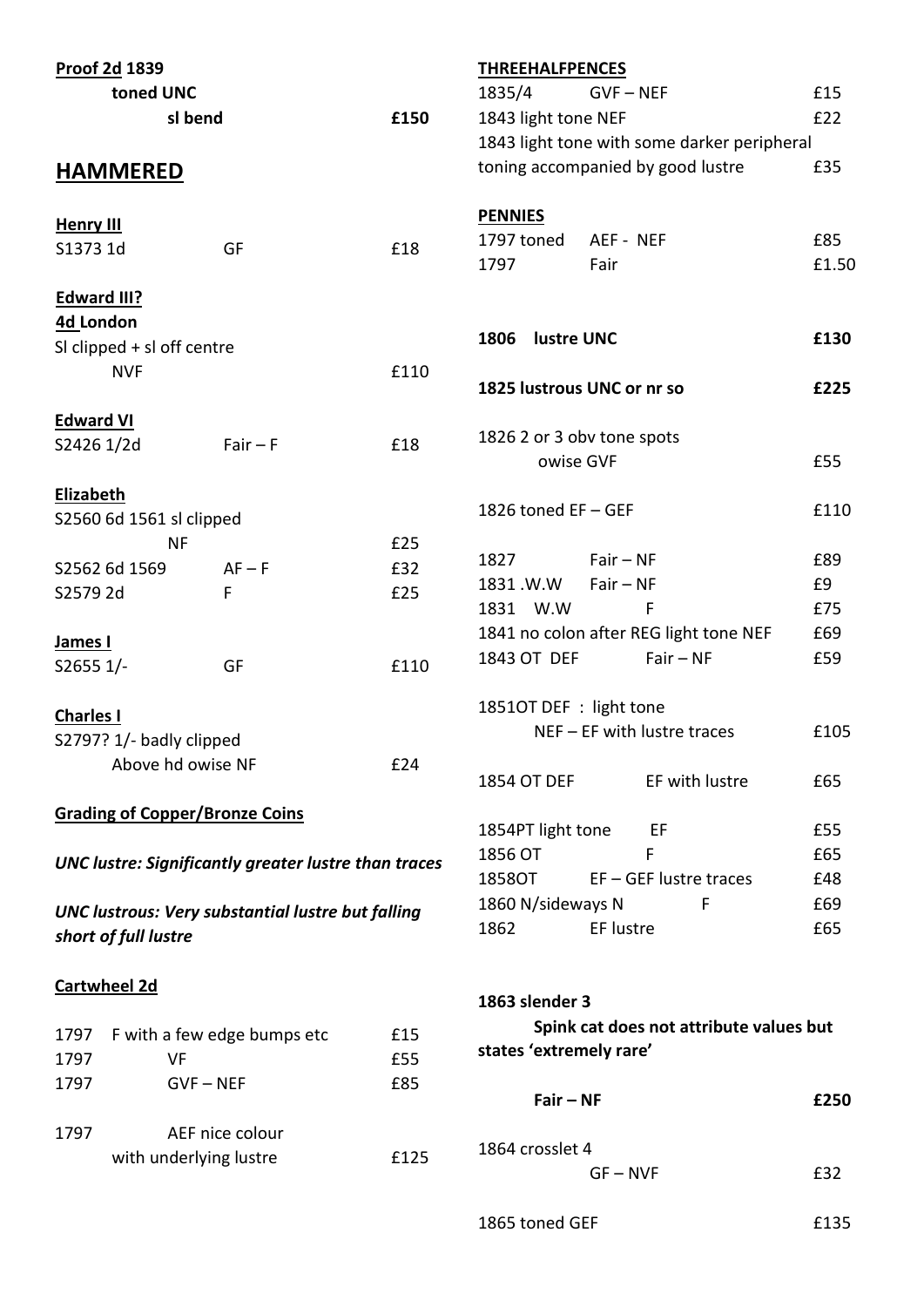|              | <b>PENNIES (cont)</b>                            |           |
|--------------|--------------------------------------------------|-----------|
|              | 1868 toned with underlying lustre<br>EF or nr so | £195      |
|              | 1872 lustre UNC                                  | £220      |
|              | 1873 lustrous UNC                                | £240      |
| 1875H        | -F                                               | £22       |
|              | <b>AUNC</b><br>1877 lustrous                     | £120      |
|              | 1878 F-VF toned                                  | £4        |
|              | 1882H unbarred H<br>Slabbed CGS65 and lustrous   | £85       |
| 1885         | $F - GF$                                         | £1.50     |
| 1887         | $GF - NVF$                                       | £3        |
|              | 1889 lustrous UNC with some uneven               |           |
|              | toning on rev                                    | £50       |
|              | 1890 lustrous UNC with tone spot on rev          | £50       |
|              | 1895 lustre UNC                                  | £32       |
|              | 1896 lustrous UNC                                | £39       |
| 1897         | $dot$ NF-F                                       | £28       |
| 1898         | BU or nr so                                      | £48       |
|              | 1901 toned GF-VF                                 | £2        |
| 1902LT       | F                                                | £1        |
| 1907         | lustrous UNC                                     | £35       |
| 1909<br>1911 | light tone VF<br>lustrous UNC                    | £2<br>£35 |
|              |                                                  | £2        |
| 1912<br>1915 | light VF                                         | £50       |
| 1916         | BU or nr so<br>lustre UNC                        | £20       |
| 1919         | lustre AUNC                                      | £18       |
| 1919KN       | $F - VF$                                         | £14       |
|              | 1921 lustrous UNC Virt BU                        | £25       |
|              | 1926 1st obv lustrous UNC                        | £45       |
| 1926ME       | <b>AVF</b>                                       | £35       |
|              | 1929 lustrous UNC                                | £24       |
|              | 1930 some toning to obv owise BU                 | £25       |
| 1935         | lustrous UNC                                     | £6        |
|              | 1936 peripheral toning<br>BU                     | £8        |
|              | 1937 Proof FDC, v sl tone                        | £12       |
| 1938         | BU                                               | £6        |
| 1939         | <b>BU</b>                                        | £12       |
| 1945 MT      | <b>UNC</b>                                       | £10       |

| 1946 MT          | <b>UNC</b>                      | £6.50      |
|------------------|---------------------------------|------------|
|                  | 1950 Proof FDC or nr so         | £28        |
| 1950 EF lustre   |                                 | f22        |
|                  | 1951 lustrous UNC – BU or nr so | £39        |
| 1953 Proof FDC   |                                 | f14        |
| 1953 lustrre UNC |                                 | f4         |
| 1961             | BU                              | f1         |
| 1962-3           | BU or nr so                     | $0.75p$ ea |
| 1965-6           | $\cdot$<br>BU                   | $0.50p$ ea |
|                  | 1970 Proof FDC or nr so         | £2.50      |
|                  |                                 |            |

# **HALFPENNIES**

| W+M tin date unclear |            |                      |                    |                                 |      |
|----------------------|------------|----------------------|--------------------|---------------------------------|------|
|                      |            | Fair                 |                    |                                 | £8   |
| 1694                 |            | I/A and unbarred A   |                    |                                 |      |
|                      |            | In 'Britannia'       |                    | <b>NF</b>                       | £45  |
| 1697                 |            | $Fair - NF$          |                    |                                 | £15  |
| 1699 DIE             |            | ΝF                   |                    |                                 | £20  |
|                      |            | ? unclear date owise |                    | VF                              | £25  |
| 1718 R/B             |            | F                    |                    |                                 | £35  |
| 1720                 |            |                      | F badly pitted     |                                 | £8   |
| 1738                 |            | $Fair - NF$          |                    |                                 | £4   |
| 1770                 | bold       | VF                   |                    |                                 | £50  |
| 1774                 |            | F or nr so           |                    |                                 | £6   |
| 1754                 |            |                      |                    | <b>EF with traces of lustre</b> | £195 |
| 1799                 |            | light tone AUNC      |                    |                                 | £45  |
| 1825                 |            | light tone EF - GEF  |                    |                                 | £85  |
| 1826                 |            | light tone NEF - EF  |                    |                                 | £17  |
| 1831                 |            | VF                   |                    |                                 | £15  |
| 1838                 | light tone |                      | e EF               |                                 | £59  |
| 1853                 |            | nice tone            | <b>UNC</b>         |                                 | £50  |
| 1854                 |            | toned GVF            |                    |                                 | £8   |
| 1860                 |            | lustre GEF           |                    |                                 | £65  |
|                      |            |                      |                    |                                 |      |
| 1862                 |            |                      | <b>BU</b> or nr so |                                 | £110 |
|                      |            |                      |                    |                                 |      |
| 1865/3               |            | F                    |                    |                                 | £18  |

| ----        |                       |                         |      |
|-------------|-----------------------|-------------------------|------|
|             | 1874H toned,          |                         |      |
|             |                       | a few minor surf mks EF | £32  |
| 1887 lustre |                       | ЕF                      | £32  |
| 1890 lustre |                       | FF                      | £30  |
| 1901        |                       | BU or nr so             | £25  |
|             | 1902 lustrous         | UNC.                    | £15  |
|             | 1902 LT slabbed CGS82 |                         | £275 |
|             |                       |                         |      |
| 1904        |                       | BU or nr so             | £100 |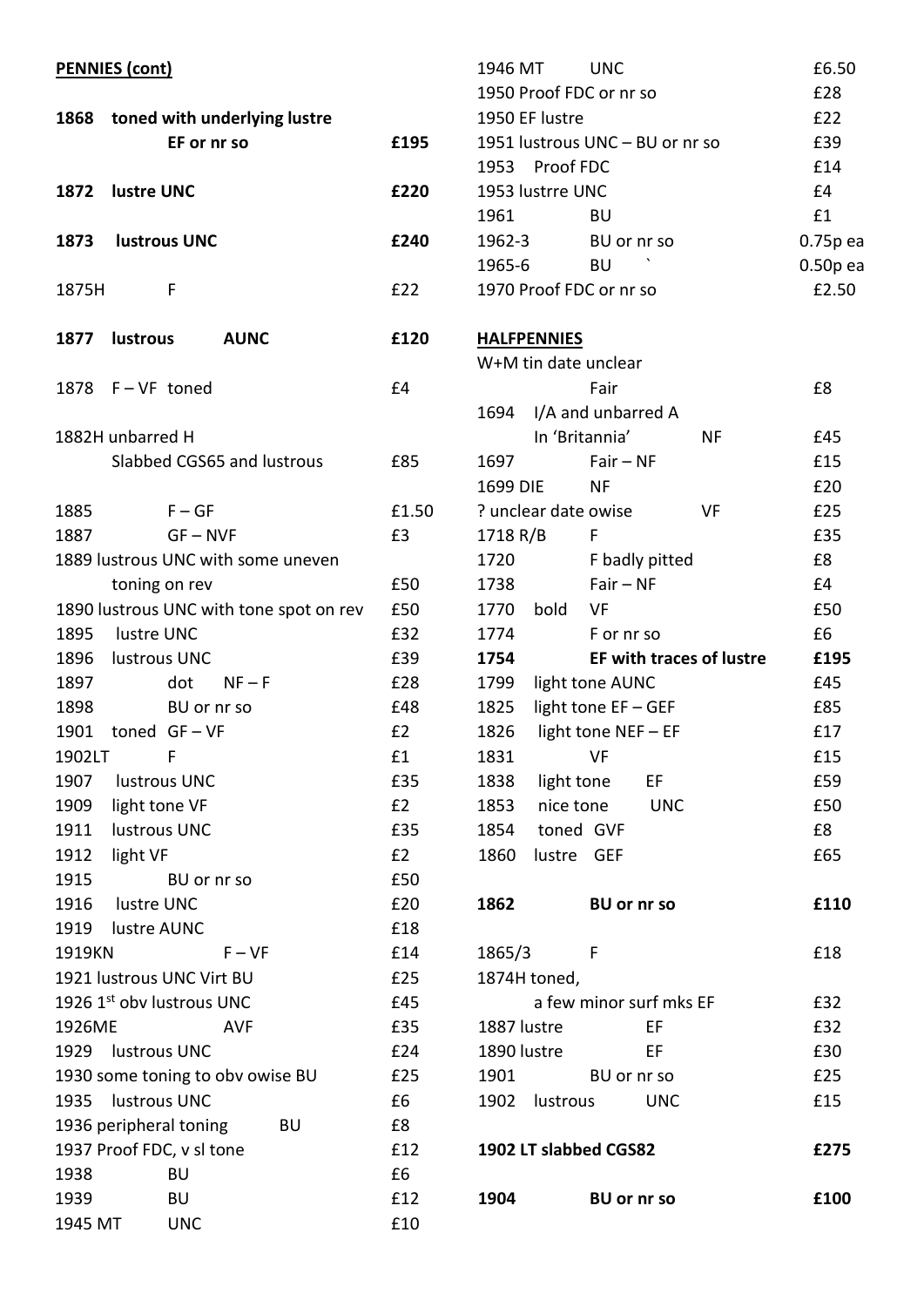## **PENNIES (cont)**

| 1908             | lustrous UNC or nr so            |                                           | £35        |
|------------------|----------------------------------|-------------------------------------------|------------|
| 1911             | <b>NEF</b> lustre                |                                           | £4         |
| 1919             | BU or nr so                      |                                           | £25        |
|                  | 1924 lustrous AUNC               |                                           | £15        |
|                  | 1932 lustrous UNC - Virt BU      |                                           | £17        |
|                  | 1934 lustrous UNC                |                                           | £14        |
|                  | 1936 lustre EF                   |                                           | £3         |
|                  | 1937 lustrous UNC                |                                           | £3         |
| 1940             | lustre EF                        |                                           | £2         |
| 1942             | BU                               |                                           | £6         |
| 1944-5           | BU                               |                                           | £5 ea      |
| 1950-1           |                                  | Proof FDC or nr so                        | £6 ea      |
| 1951             | <b>BU</b>                        |                                           | £15        |
| 1952             | BU                               |                                           | £6         |
| 1953             | BU                               |                                           | £1         |
| 1953             | Proof FDC                        |                                           | £6         |
| 1958-60          | BU                               |                                           | £1 ea      |
| 1966             | BU                               |                                           | 0.25p      |
| 1967             | wide rim BU                      |                                           | £1.50      |
| 1970             | Proof FDC                        |                                           | £1.50      |
|                  |                                  |                                           |            |
| <b>FARTHINGS</b> |                                  |                                           |            |
| 1674             | <b>NF</b>                        |                                           | £8         |
|                  |                                  |                                           |            |
|                  |                                  |                                           |            |
|                  | 1675 VF with the odd spot or two |                                           | £115       |
|                  |                                  |                                           |            |
| 1695             | $VG - Fair$                      |                                           | £3         |
|                  |                                  |                                           |            |
| 1700             | <b>B/R</b> in Tertivs            |                                           |            |
|                  | R/B in Britannia which           |                                           |            |
|                  | has unbarred 'A's                |                                           |            |
|                  |                                  | The 'Tertivs' and the R/B varieties above |            |
|                  |                                  | are not listed by Spink or Peck           |            |
|                  |                                  | The unbarred 'A's is listed by Peck as    |            |
|                  | extremely rare                   |                                           |            |
|                  |                                  |                                           |            |
|                  |                                  | $F - GF$                                  | £150       |
|                  |                                  |                                           |            |
|                  | 1719 A/I in Britannia            | $NF-F$                                    | £59        |
| 1720             | $NF-F$                           |                                           | £11        |
| 1724             | $F - GF$                         |                                           | £18        |
| 1737<br>1749     | sm date<br>F                     | F                                         | £16<br>£11 |

1754 NVF £12

1773 light tone EF 675

|                           | with underlying lustre             | £69   |
|---------------------------|------------------------------------|-------|
| 1822 toned                | AUNC                               | £59   |
| 1822                      | VF- GVF                            | £6    |
|                           | 1825 light tone with lustre traces |       |
|                           | UNC or nr so                       | £59   |
| 1825                      | VF sm rim nick                     | £4    |
|                           | 1826 2 <sup>nd</sup> issue GF-VF   | £4    |
| 1830                      | VF                                 | £5    |
| 1831 toned EF             |                                    | £44   |
| 1834                      | F                                  | £2.50 |
| 1837 light tone NEF       |                                    | £25   |
| 1849                      | $Fair - NF$                        | £24   |
| 1850 light tone UNC       |                                    | £45   |
| 1853                      | $VF - GVF$                         | £10   |
| 1854                      | $NVF - VF$                         | £3    |
| 1860 TB lustrous UNc      |                                    | £35   |
| 1861 toned GF-VF          |                                    | £1.50 |
| 1863                      | ΝF                                 | £6    |
| 1864                      | $GF - VF$ obv dig                  | £2    |
| 1865 large 8 lustrous UNC |                                    | £75   |
| 1866                      | GF – NVF                           | £2    |
|                           |                                    |       |

1775 F £9

**1799 bronzed Proof toned EF – GEF £175**

1806 VF £6

1821 toned UNC or nr so

**1869 lustrous UNC – Virt BU £120**

1867 NF **£1** 1868 lustre EF <br>
£25

| 1873                  | VF | £2.50 |
|-----------------------|----|-------|
| 1875H toned GVF - NEF |    | f4    |

```
1875 LD lustre EF 1875 LD lustre EF
```

|      | 1878 lustrous                     |                         | FF. |     | £18      |  |
|------|-----------------------------------|-------------------------|-----|-----|----------|--|
|      | 1881 scr on bust EF               |                         |     |     | £20      |  |
|      | 1881H-2H toned                    |                         |     | VF  | £2.50 ea |  |
|      | 1883 toned EF with lustre         |                         |     |     | £48      |  |
|      | 1885 lustre EF                    |                         |     |     | £10      |  |
| 1886 |                                   | Virt BU                 |     |     | £32      |  |
|      | 1887 toned with lustre traces GVF |                         |     |     | £5       |  |
|      | 1890 3 unsightly obv              |                         |     |     |          |  |
|      |                                   | spots owise BU or nr so |     |     | £24      |  |
|      | 1891 lustre traces EF             |                         |     | £14 |          |  |
| 1892 |                                   | $VF - GVF$              |     |     | £11      |  |
|      |                                   |                         |     |     |          |  |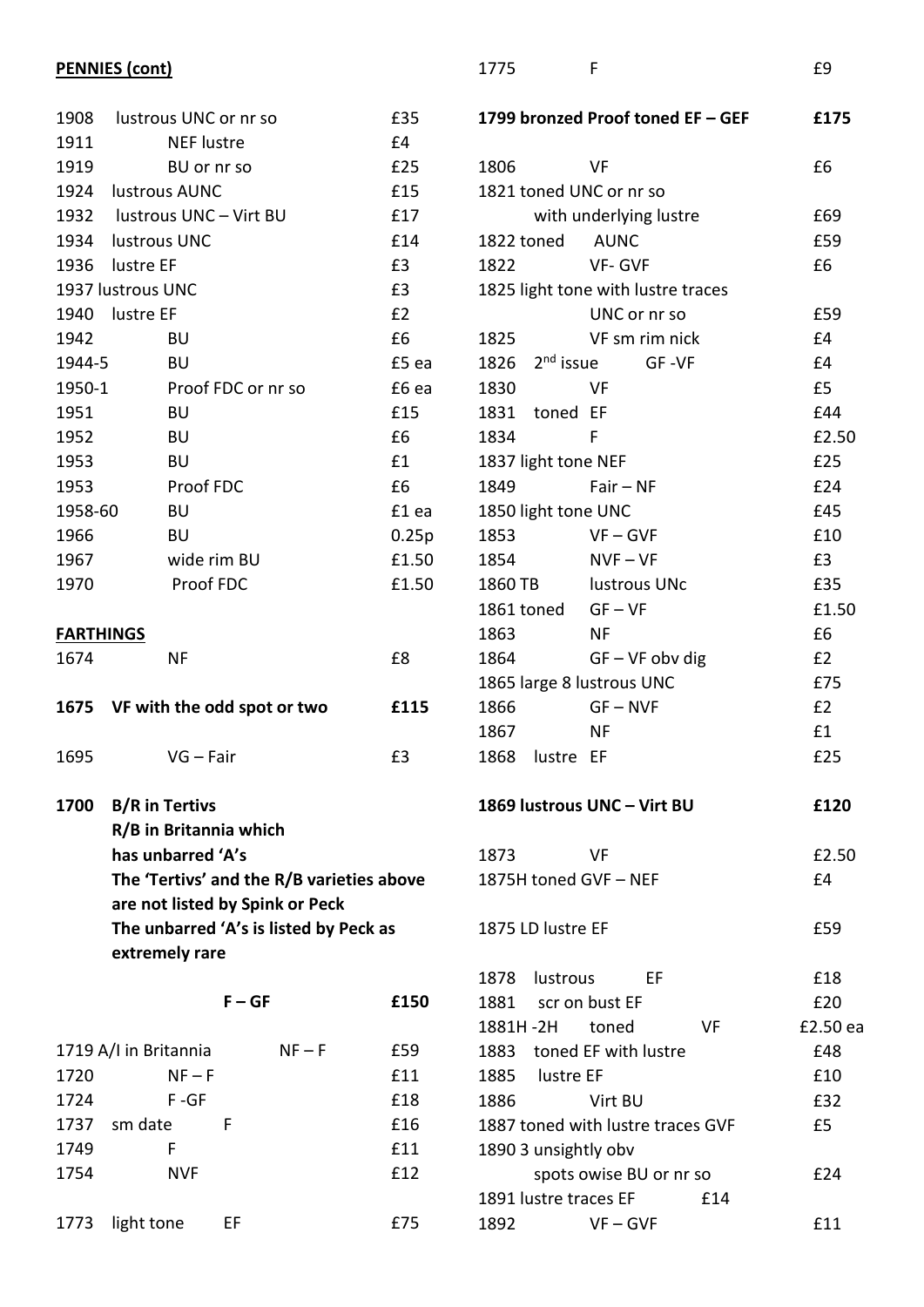# **FARTHINGS**

| 1893                 | VF                            | £2    |
|----------------------|-------------------------------|-------|
| 1893 lustre EF       |                               | £11   |
| 1895YH               | $VF - NEF$ with lustre traces | £26   |
| 1895OH UNC lustre    |                               | £22   |
| 1896                 | BU or nr so                   | £25   |
| 1897MT               | <b>UNC</b>                    | £10   |
| 1900MT               | $EF - AUNC$                   | £6    |
| 1901 MT              | UNC-AUNC                      | £7    |
| 1902                 | $EF - AUNC$                   | £4    |
| 1907 MT              | <b>GEF</b>                    | £6    |
| 1910                 | EF                            | £8    |
| 1915 MT              | EF                            | £5    |
| 1917 MT              | AUNC-UNC                      | £6    |
| 1918 MT              | $EF - UNC$                    | £6    |
| 1922                 | <b>AUNC</b>                   | £4    |
| 1925 lustrous UNC    |                               | £5    |
| 1928                 | BU                            | £6    |
| 1931                 | Virt BU                       | £5    |
| 1932                 | BU                            | £6    |
| 1935<br>lustrous UNC |                               | £12   |
| 1936                 | <b>BU</b>                     | £7    |
| 1937 Proof AFDC      |                               | £8    |
| 1939                 | <b>BU</b>                     | £3.50 |
| 1940 lustrous UNC    |                               | £2    |
| 1944-5               | <b>BU</b>                     | £2 ea |
| 1948                 | <b>BU</b>                     | E2    |
| 1950-1               | <b>BU</b>                     | £2 ea |
| 1952                 | <b>BU</b>                     | £2    |
| 1953                 | <b>BU</b>                     | £1.50 |
| 1956                 | <b>BU</b>                     | £3    |
|                      |                               |       |
|                      |                               |       |

#### **FRACTIONAL FARTHINGS**

| HALF           |                                     |      |
|----------------|-------------------------------------|------|
| 1839           | <b>BU or nr so</b>                  | f110 |
|                |                                     |      |
| 1843           | VF                                  | £5   |
| 1844           | GVF                                 | £7   |
|                | 1844 Iustrous UNC - BU              | £39  |
|                | 1847 a little speckled lustrous UNC | £55  |
|                |                                     |      |
| <b>1856 LD</b> | light tone GVF - EF                 | £320 |
|                |                                     |      |
| <b>THIRD</b>   |                                     |      |
| 1827           | slabbed CGS82 and choice            | £140 |
|                |                                     |      |
|                | 1827 toned UNC with some lustre     | £50  |

| 1835 light tone AUNC with lustre | £130 |
|----------------------------------|------|
|                                  |      |

| 1844 | <b>lustre UNC</b>          |                  | £170 |
|------|----------------------------|------------------|------|
| 1884 | toned UNC                  |                  | £48  |
| 1885 | lustrous EF - UNC          |                  | £39  |
| 1902 | Virt BU                    |                  | £25  |
| 1913 | BU                         |                  | £30  |
|      |                            |                  |      |
|      | <b>MISCELLANEOUS</b>       |                  |      |
|      | G11 1/2 Guinea wt in brass | GF               | £20  |
|      | 1821 Sov wt in brass       | <b>NEF</b>       | £35  |
|      | 1821 % Sov wt in brass     | ЕF               | £28  |
|      | W+M brass jetton 18mm      | $GF - NVF$       | £8   |
|      | W+M brass jetton 25mm      | eb<br><b>NVF</b> | £15  |

# **ERROR COINS**

| £1 struck in cupro-nickel design<br>not struck up properly, letters missing                                                                                                |      |            |                |    |     |  |
|----------------------------------------------------------------------------------------------------------------------------------------------------------------------------|------|------------|----------------|----|-----|--|
| 1957 2/- it appears that another coin<br>has been struck partially over the 2/-<br>some milling from the o/struck coin<br>can be seen in an arc on the rev<br>of the $2/-$ |      |            | VF             |    | £25 |  |
|                                                                                                                                                                            |      |            |                |    |     |  |
| 1943 Br 3d struck off centre thinner at the top,<br>thicker at the bottom, large lip below date                                                                            |      |            |                |    |     |  |
|                                                                                                                                                                            |      |            | ЕF             |    | £22 |  |
| <b>ERROR COINS (cont)</b>                                                                                                                                                  |      |            |                |    |     |  |
| 1962 split in $\frac{1}{2}$                                                                                                                                                |      |            | EF both halves |    | £10 |  |
| 1684 Maundy 2d rev mainly incuse                                                                                                                                           |      |            |                | GF | £30 |  |
| 1844 1d DFF for DEF                                                                                                                                                        |      |            | GF             |    | £35 |  |
| Edward I 1d obv brockage                                                                                                                                                   |      |            | $F - NVF$      |    | £45 |  |
| <b>SCOTTISH DECIMAL PATTERNS</b>                                                                                                                                           |      |            |                |    |     |  |
| 2014                                                                                                                                                                       | Ryal | <b>UNC</b> |                |    | f٩  |  |

| 2014 |                 | Ryal UNC   | £9 |
|------|-----------------|------------|----|
| 2014 | 20 <sub>p</sub> | <b>UNC</b> | £7 |
| 2014 | 10p             | <b>UNC</b> | £6 |
| 2014 | 5p              | BU         | £6 |
| 2014 | 2p              | BU         | £5 |
|      |                 |            |    |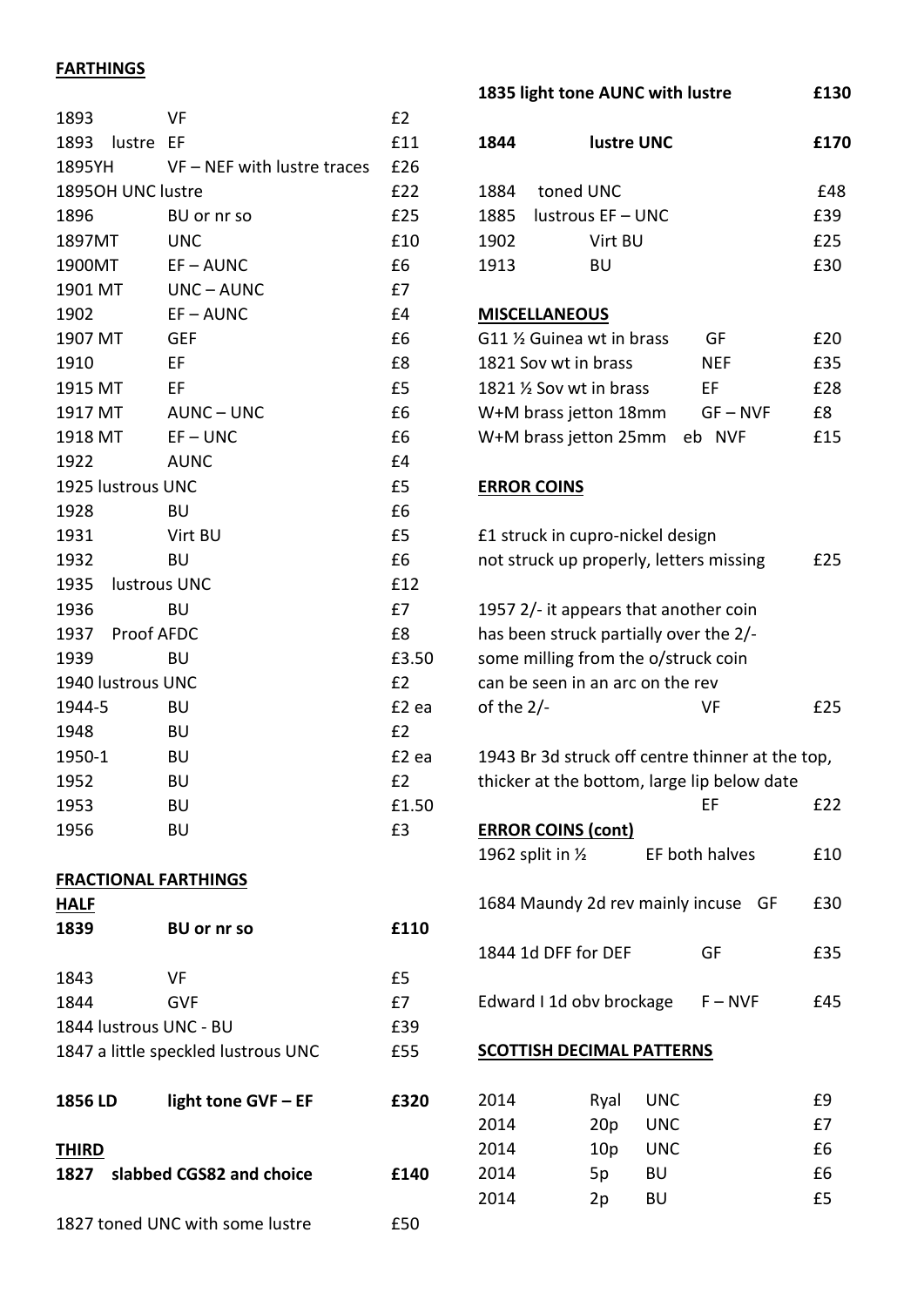| <b>DECIMAL</b>   |                                        |            |          | <b>Medallions</b>    |                                           |           |
|------------------|----------------------------------------|------------|----------|----------------------|-------------------------------------------|-----------|
| £20              |                                        |            |          |                      | 1665 Naval Victory against Holland - Duke |           |
| 2015             | <b>BU</b>                              |            | £16      | of York              |                                           |           |
|                  |                                        |            |          | Roettier             |                                           |           |
| $\underline{f5}$ |                                        |            |          | E229                 | MI 505/143                                |           |
|                  | 2000 Millennium sil Proof FDC          |            | £17      | <b>WM</b>            | 63mm                                      |           |
|                  | 2009 Henry VIII sil Proof FDC          |            | £18      | Pierced from wearing |                                           | $NF - GF$ |
|                  |                                        |            |          | Rare                 |                                           |           |
| <u>£2</u>        |                                        |            |          |                      |                                           | £125      |
| 1994             | <b>Bank of England</b>                 | <b>BU</b>  | £14      |                      |                                           |           |
| 1995             | Peace                                  | <b>BU</b>  | £14      |                      | 1665 Naval Victory against Holland - Duke |           |
| 1996             | Football                               | <b>BU</b>  | £14      | of York-uniface      |                                           |           |
| 2011-15          |                                        | <b>BU</b>  | £8 ea    | Roettier             |                                           |           |
| 2012             | <b>Dickens</b>                         | <b>BU</b>  | £12      | E229                 | MI 505/148                                |           |
| 2013             | Underground                            | <b>BU</b>  | £14      | Ae                   | 63mm                                      |           |
| 2015             | Magna Carta                            | <b>BU</b>  | £14      | <b>AVF</b>           |                                           |           |
| 2015             | Navy                                   | <b>BU</b>  | £8       | Rare                 |                                           |           |
| 2020             | 100 yrs Mystery                        | <b>BU</b>  | £11      |                      |                                           | £425      |
| 2022             | FA Cup                                 | <b>BU</b>  | £15      |                      |                                           |           |
|                  |                                        |            |          |                      | 1685 Coronation of James II               |           |
| $\underline{f1}$ |                                        |            |          | Roettier             |                                           |           |
|                  | 1995 sil Proof piedfort FDC Welsh leek |            | £24      | E273                 | M1 605/5                                  |           |
|                  | 2011 sil 27mm                          | <b>BU</b>  | £16      | Ar                   | 34mm                                      |           |
|                  |                                        |            |          | F                    |                                           |           |
| 50 <sub>p</sub>  |                                        |            |          |                      |                                           | £225      |
|                  |                                        |            |          |                      | 1689 Coronation of William & Mary         |           |
| 2009             | <b>Kew Gardens</b>                     | <b>UNC</b> | £185     | <b>Roettier</b>      |                                           |           |
|                  | 2019 Wallace and Gromit                | BU         | £8       | E312                 | MI 662/25                                 |           |
| 2020             |                                        |            | £8       | Ar                   | 35mm                                      |           |
|                  | Diversity                              | <b>BU</b>  |          | <b>AUNC</b>          |                                           |           |
| 2020             | Piglet                                 | BU         | £8       |                      |                                           | £900      |
| 2020             | Franklin                               | <b>BU</b>  | £8<br>£8 |                      | 1680 Duke & Duchess of York - cast        |           |
| 2020             | Olympics                               | <b>BU</b>  |          | <b>Bower</b>         |                                           |           |
| 2020             | Christopher Robin                      | <b>BU</b>  | £8       | M1 581/255           |                                           |           |
|                  |                                        |            |          | Ar                   | 50mm                                      |           |
| 20p              |                                        |            | £85      | Uneven toing to obv  | VF                                        |           |
|                  | 2008 undated                           | <b>UNC</b> |          | Very rare            |                                           |           |
|                  |                                        |            |          |                      |                                           | £320      |
| <u>10p</u>       | 2018 all letter available              | <b>BU</b>  | £3.50 ea |                      |                                           |           |
| 2019             | set in folder                          | <b>BU</b>  | £175     |                      | 1697 Treaty of Ryswick, Fotunes of Prince |           |
|                  |                                        |            |          | <b>James</b>         |                                           |           |
| 2019             | G, I, K, X                             | BU         | £4ea     | Roettier             |                                           |           |
|                  |                                        |            | £4       | E373                 | M1 192/500                                |           |
| 1/2p1984         | <b>BU</b>                              |            |          | Ae                   | 45mm                                      |           |
|                  |                                        |            |          | $NEF - EF$           |                                           |           |
|                  |                                        |            |          | Rare                 |                                           |           |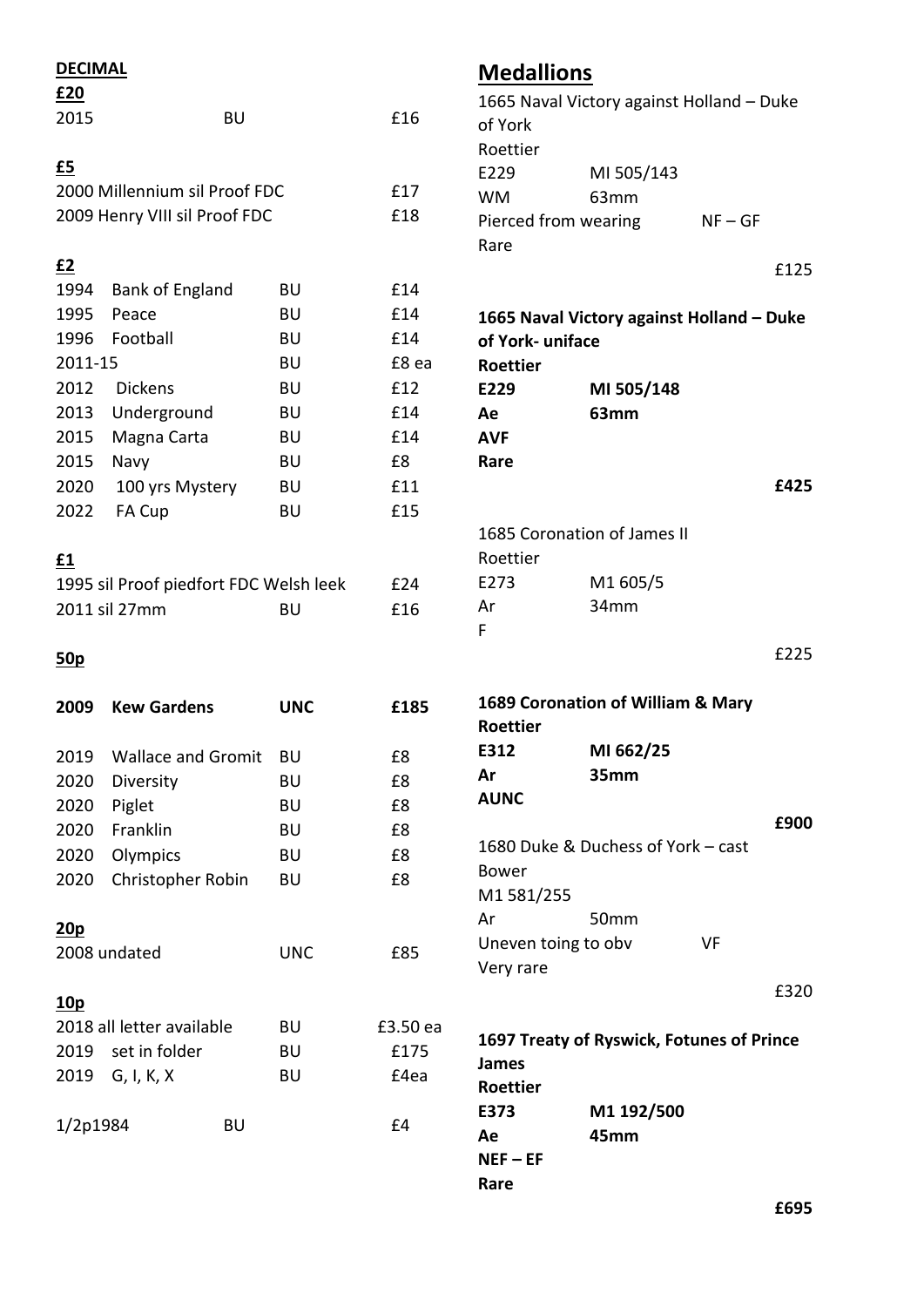| Clementina         | 1719 marriage of James III to Princess    |      | Act                        | 1766 William Pitt and the Repeal of the Stamp     |      |
|--------------------|-------------------------------------------|------|----------------------------|---------------------------------------------------|------|
| Hamerani           |                                           |      | Pingo                      |                                                   |      |
| E485               | MI 446/52                                 |      | E713                       | <b>BHM 100</b>                                    |      |
| Ar                 | 48mm                                      |      | Ar                         | 40mm                                              |      |
| Toned EF tiny eb   |                                           |      | <b>VF</b>                  |                                                   |      |
| Rare               |                                           |      | <b>RRR</b>                 |                                                   |      |
|                    | £900                                      |      |                            |                                                   | £395 |
| Innsbrook          | 1719 Princess Clementina - Escape from    |      |                            | 1766 William Pitt and the Repeal of the Stamp     |      |
| Hamerani           |                                           |      | Act                        |                                                   |      |
| E484               | MI 444/49                                 |      | Pingo                      |                                                   |      |
| Ae                 | 48mm                                      |      | E713                       | <b>BHM 100</b>                                    |      |
| <b>Toned EF</b>    |                                           |      | Ae                         | 40mm                                              |      |
|                    | £425                                      |      | EF                         |                                                   |      |
|                    |                                           |      |                            |                                                   | £320 |
|                    | 1731 Kings & Queens of England:           |      |                            | 1772 Marriage of Pr Charles to Louisa of Stolberg |      |
| Henry IV           |                                           |      | Hamerani                   |                                                   |      |
| GF                 | Ar                                        |      | E743                       | <b>BHM 163</b>                                    |      |
| De Passe<br>E582   |                                           |      | Ae                         | 32mm                                              |      |
|                    | £89                                       |      | <b>Toned EF</b>            |                                                   |      |
|                    |                                           |      |                            |                                                   | £250 |
|                    | 1731 Kings & Queens of England:           |      |                            |                                                   |      |
| Queen Anne         |                                           |      |                            | 1795 Naval Action off Isle de Croix               |      |
| GF                 | Br                                        |      | Hancock                    |                                                   |      |
| De Passe           |                                           |      | E867                       | <b>BHM406</b>                                     |      |
| E582               |                                           |      | Ae                         | 49mm                                              |      |
|                    | £89                                       |      | <b>NEF</b>                 |                                                   |      |
|                    |                                           |      |                            |                                                   | £225 |
|                    | 1744 French & Spanish Fleets defeated off |      |                            | 1797 Battle of Camperclown                        |      |
| <b>Toulon</b>      |                                           |      | Wyon                       |                                                   |      |
| E582<br>MI 584/224 |                                           |      | E887                       | <b>BHM428</b>                                     |      |
| Br                 | 38mm                                      |      | <b>WM</b>                  | 38mm                                              |      |
| <b>VF</b>          |                                           |      | 1 or 2 rev spots owise UNC |                                                   |      |
|                    |                                           | £175 | R                          |                                                   |      |
|                    |                                           |      |                            |                                                   | £75  |
|                    | 1761 Marriage of George III to Charlotte  |      |                            |                                                   |      |
| Hans               |                                           |      |                            | 1807 Lord Milton Elected MP for York              |      |
| E691               |                                           |      | Thomason                   |                                                   |      |
| BHM12              |                                           |      | E982                       | <b>BHM623</b>                                     |      |
| Ar                 | 25mm                                      |      | <b>WM</b>                  | 36mm                                              |      |
| <b>Toned EF</b>    |                                           |      | Pierced for wearing        | VF                                                |      |
| R                  |                                           |      |                            |                                                   | £150 |
|                    |                                           | C1E  |                            |                                                   |      |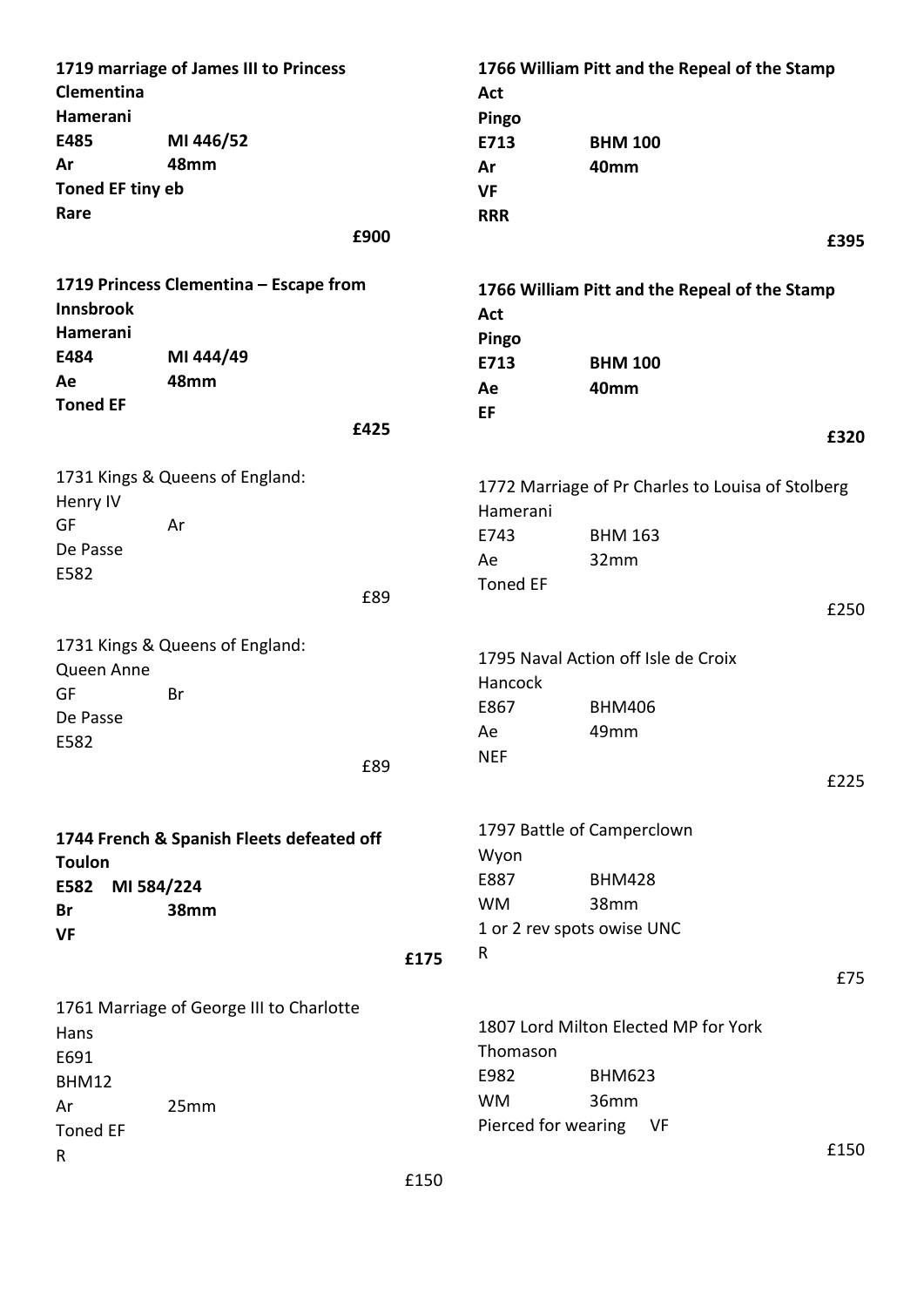| <b>MEDALLIONS (cont)</b> |                                               |      | 1831 Opening of London Bridge |                                                 |      |
|--------------------------|-----------------------------------------------|------|-------------------------------|-------------------------------------------------|------|
|                          |                                               |      | Wyon                          |                                                 |      |
|                          | 1797 Marriage of Pr of Wales to Caroline      |      | E1247                         | <b>BHM1545</b>                                  |      |
| <b>Kuchler</b>           |                                               |      | <b>WM</b>                     | 27mm                                            |      |
| Ae                       | 48mm                                          |      | <b>NEF</b>                    |                                                 |      |
| EF                       |                                               |      |                               |                                                 | £39  |
|                          |                                               | £260 |                               |                                                 |      |
|                          |                                               |      |                               | <b>1831 Coronation of William IV</b>            |      |
|                          | 1798 Naval Action off Tory Is                 |      | Chantrey                      |                                                 |      |
| Hancock                  |                                               |      | E1251                         | <b>BHM1475</b>                                  |      |
| E896                     | <b>BHM456</b>                                 |      | Ar                            | 33mm                                            |      |
| Ae                       | 38mm                                          |      | <b>Light tone</b>             | EF                                              |      |
| Lustre                   | EF                                            |      |                               |                                                 | £250 |
|                          |                                               | £140 |                               |                                                 |      |
|                          |                                               |      |                               | 1833 Walgherton Female Friendly Dividend        |      |
|                          | 1801 Battle of Copenhagen                     |      | <b>Society</b>                |                                                 |      |
| Loos                     |                                               |      | <b>D&amp;W</b>                | 195/747                                         |      |
| Ar                       | 38mm                                          |      | Ae                            | 35 x 44mm                                       |      |
| <b>Light tone</b>        | EF                                            |      | EF                            |                                                 |      |
|                          |                                               | £240 |                               |                                                 | £165 |
|                          |                                               |      |                               |                                                 |      |
|                          | 1810 British Victories in the Peninsular War  |      |                               | 1834 Wellington Chancellor of Oxford University |      |
| Wyon                     |                                               |      | Webb                          |                                                 |      |
| E1010                    | <b>BHM699</b>                                 |      | E1274                         | <b>BHM1663</b>                                  |      |
| Ae                       | 50mm                                          |      | Ar                            | 55mm                                            |      |
| VF                       |                                               |      | Light tone                    | EF                                              |      |
|                          |                                               | £175 |                               |                                                 | £200 |
|                          | 1821 Coronation of George IV                  |      |                               | 1847 New Houses of Parliament                   |      |
| Pistrucci                |                                               |      | Davis                         |                                                 |      |
| E1146                    | BHM1070                                       |      | <b>BHM2294</b>                |                                                 |      |
|                          | 35mm                                          |      | <b>WM</b>                     | 43mm                                            |      |
| Ae                       |                                               |      |                               |                                                 |      |
| Lustre EF cleaned        |                                               |      | EF                            |                                                 |      |
|                          |                                               | £75  | R                             |                                                 |      |
|                          | 1821 Coronation of George IV                  |      |                               |                                                 | £150 |
| Pistrucci                |                                               |      |                               | <b>1850 Rhuddlan Eisteddfod</b>                 |      |
| E1146                    | <b>BHM1070</b>                                |      | <b>Allen &amp; Moore</b>      |                                                 |      |
| EF                       |                                               |      | <b>BHM2411</b>                |                                                 |      |
| Ar                       |                                               |      | Ae                            | 64mm                                            |      |
|                          |                                               | £320 | EF                            |                                                 |      |
|                          |                                               |      | <b>RR</b>                     |                                                 |      |
|                          | 1821 Coronation of George IV visit to Ireland |      |                               |                                                 | £295 |
| Wyon                     |                                               |      |                               |                                                 |      |
| <b>BHM1137</b>           |                                               |      |                               |                                                 |      |
| <b>WM</b>                | 51mm                                          |      |                               |                                                 |      |
| Pierced for wearing GF   |                                               |      |                               |                                                 |      |
|                          |                                               |      |                               |                                                 |      |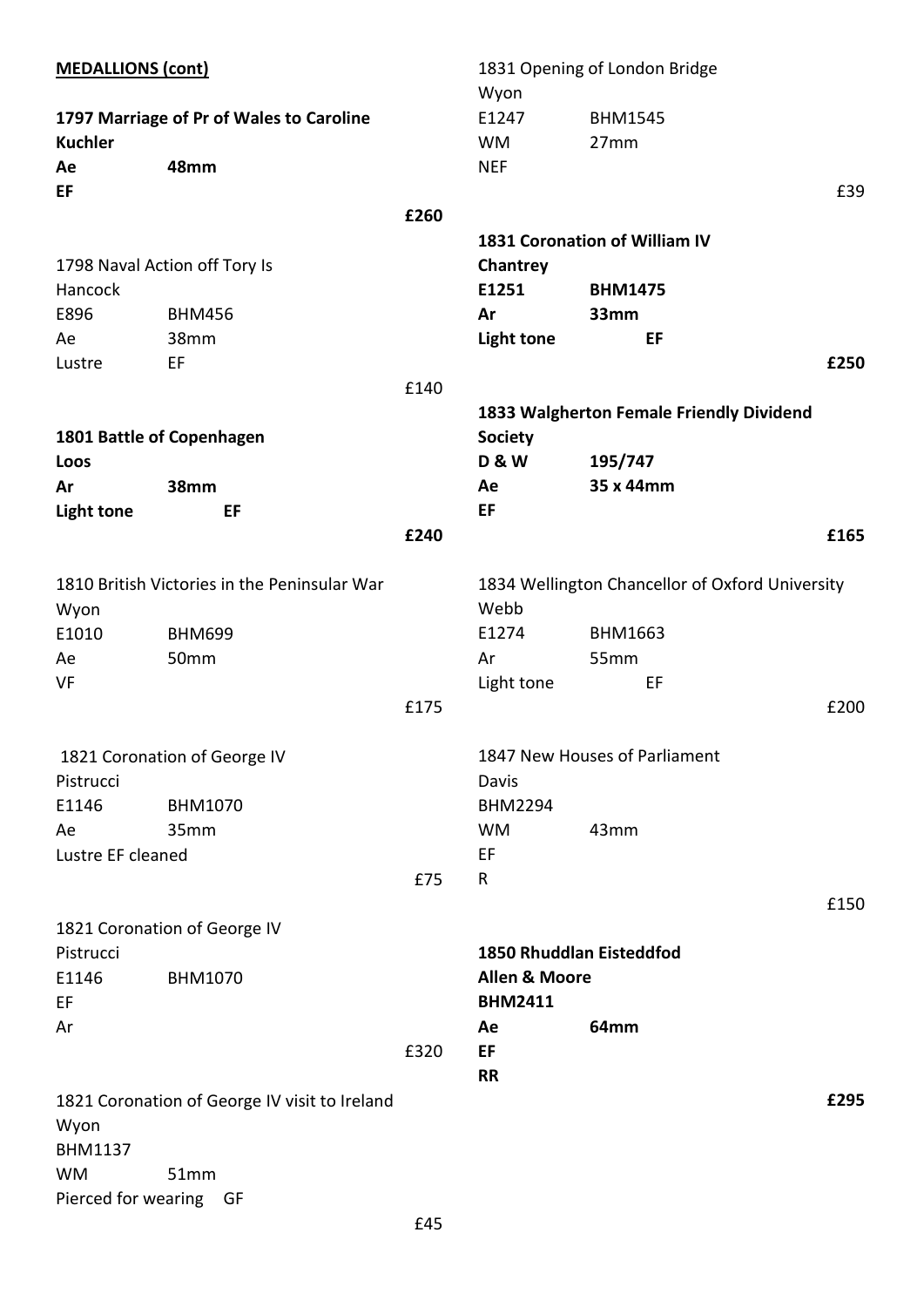| <b>MEDALLIONS (cont)</b>                          |                                               |      | 1889 Victoria, Visit to North Wales |                                            |      |  |
|---------------------------------------------------|-----------------------------------------------|------|-------------------------------------|--------------------------------------------|------|--|
|                                                   |                                               |      | Owens of Wrexham                    |                                            |      |  |
| 1852 Death of Duke of Wellington<br>Allen & Moore |                                               |      | <b>WM</b><br><b>NEF</b>             | 36mm                                       |      |  |
| <b>BHM2478</b>                                    |                                               |      |                                     |                                            | £28  |  |
| <b>WM</b>                                         | 48mm                                          |      |                                     |                                            |      |  |
| EF                                                |                                               |      |                                     | 1897 Victoria, Diamond Jubilee             |      |  |
| <b>RRR</b>                                        |                                               |      | Ar                                  | 18 <sub>mm</sub>                           |      |  |
|                                                   |                                               | £180 | GF                                  |                                            |      |  |
|                                                   |                                               |      |                                     |                                            | £9   |  |
|                                                   | 1857 Royal Patriotic Asylum                   |      |                                     |                                            |      |  |
| <b>Taylor</b>                                     |                                               |      |                                     | 1901 Jubilee of the Great Exhibition       |      |  |
| <b>BHM2611</b>                                    |                                               |      | Ae gilt?                            | 38mm                                       |      |  |
| Ae                                                | 46mm silvered on suspender                    |      | EF                                  |                                            |      |  |
| EF                                                |                                               |      |                                     |                                            | £28  |  |
| <b>RR</b>                                         |                                               |      |                                     |                                            |      |  |
|                                                   |                                               | £350 |                                     | 1901 Accession of Edward V11               |      |  |
|                                                   |                                               |      | <b>BHM3704</b>                      |                                            |      |  |
|                                                   | 1872 Prince of Wales National Thanksgiving    |      | Alum                                | 39mm                                       |      |  |
| Wyon                                              |                                               |      | EF                                  |                                            |      |  |
| E1618                                             | <b>BHM2928</b>                                |      | R                                   |                                            |      |  |
| Ae                                                | <b>58mm</b>                                   |      |                                     |                                            | £12  |  |
| EF                                                |                                               |      |                                     |                                            |      |  |
|                                                   |                                               | £275 |                                     | 1903 Chamberlain Visit to South Africa     |      |  |
|                                                   |                                               |      | Fray                                |                                            |      |  |
|                                                   | 1877 Caernarfon National Eisteddfod - uniface |      | E1876                               | <b>BHM3888</b>                             |      |  |
| <b>Moore</b>                                      |                                               |      | Ar                                  | 51mm                                       |      |  |
| Ar                                                | <b>51mm</b>                                   |      | $NET - EF$                          |                                            |      |  |
|                                                   | Toned EF for use as pendant/brooch            |      |                                     |                                            | £89  |  |
|                                                   |                                               | £75  |                                     |                                            |      |  |
|                                                   |                                               |      |                                     | 1907 Edward VII Visit to the Cardiff Docks |      |  |
|                                                   | 1887 Golden Jubilee (star shape with circle)  |      | Spiridion                           |                                            |      |  |
| <b>WM</b><br>c 40mm                               |                                               |      | E1900<br>Ae                         | <b>BHM3945</b><br>51mm                     |      |  |
| VF                                                |                                               |      | <b>Toned EF</b>                     |                                            |      |  |
|                                                   |                                               | £12  |                                     |                                            | £25  |  |
|                                                   |                                               |      |                                     |                                            |      |  |
| 1887 Golden Jubilee                               |                                               |      |                                     | <b>1894 Members of Parliament</b>          |      |  |
| Ar                                                | 60mm                                          |      | Lauer                               |                                            |      |  |
|                                                   | VF - GVF ex swivel mount                      |      | E1791                               | <b>BHM3468</b>                             |      |  |
|                                                   |                                               | £75  | Ae                                  | 95mm                                       |      |  |
|                                                   |                                               |      | EF                                  |                                            |      |  |
|                                                   | 1888 Wrexham National Eisteddfod              |      |                                     |                                            | £350 |  |
| Pierce                                            |                                               |      |                                     |                                            |      |  |
| Br                                                | 41 x 52mm                                     |      |                                     |                                            |      |  |
| $VF - GVF$                                        |                                               |      |                                     |                                            |      |  |
|                                                   |                                               | £55  |                                     |                                            |      |  |